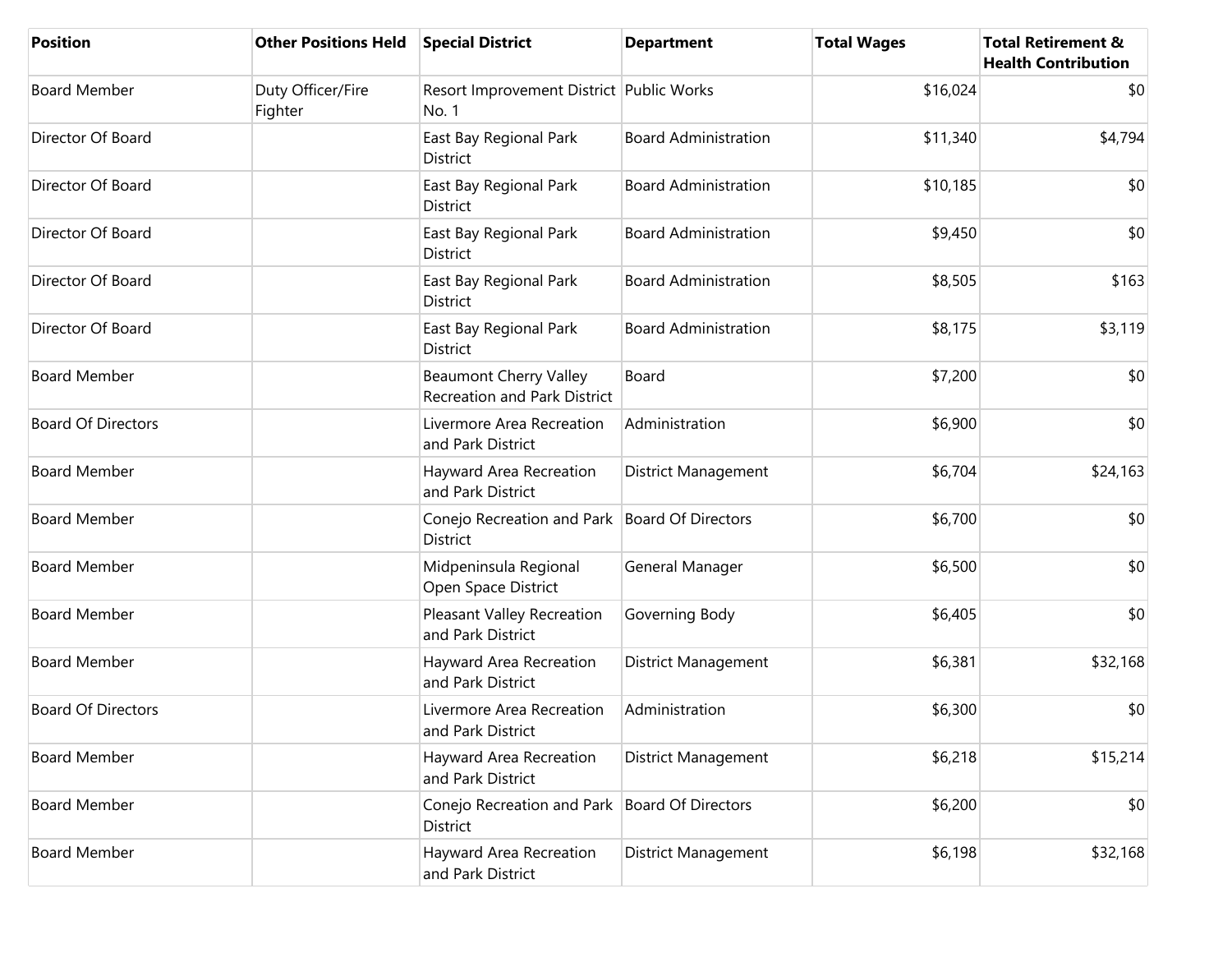| Director Of Board         | East Bay Regional Park<br>District                            | <b>Board Administration</b> | \$6,114 | \$1,549  |
|---------------------------|---------------------------------------------------------------|-----------------------------|---------|----------|
| <b>Board Of Director</b>  | Rancho Simi Recreation and Recreation<br>Park District        |                             | \$6,000 | \$97     |
| <b>Board Member</b>       | Hayward Area Recreation<br>and Park District                  | <b>District Management</b>  | \$5,945 | \$24,163 |
| <b>Board Of Directors</b> | Livermore Area Recreation<br>and Park District                | Administration              | \$5,900 | \$0      |
| Director                  | Isla Vista Recreation and<br>Park District                    | <b>Board Member</b>         | \$5,847 | \$0      |
| <b>Board Member</b>       | Midpeninsula Regional<br>Open Space District                  | General Manager             | \$5,800 | \$0      |
| <b>Board Of Director</b>  | Rancho Simi Recreation and Recreation<br><b>Park District</b> |                             | \$5,800 | \$49     |
| <b>Board Member</b>       | Conejo Recreation and Park   Board Of Directors<br>District   |                             | \$5,600 | \$0      |
| <b>Board Of Director</b>  | <b>Desert Recreation District</b>                             | <b>Board Of Directors</b>   | \$5,600 | \$660    |
| Director Of Board         | East Bay Regional Park<br>District                            | <b>Board Administration</b> | \$5,577 | \$1,412  |
| Director                  | Southgate Recreation and<br>Park District                     | <b>Board Member</b>         | \$5,400 | \$0      |
| <b>Board Member</b>       | Midpeninsula Regional<br>Open Space District                  | General Manager             | \$5,300 | \$0      |
| Director                  | Southgate Recreation and<br>Park District                     | <b>Board Member</b>         | \$5,300 | \$0      |
| <b>Board Of Director</b>  | Rancho Simi Recreation and Recreation<br>Park District        |                             | \$5,000 | \$1,697  |
| <b>Board Member</b>       | <b>Beaumont Cherry Valley</b><br>Recreation and Park District | Board                       | \$4,800 | \$0      |
| <b>Board Of Directors</b> | Livermore Area Recreation<br>and Park District                | Administration              | \$4,800 | \$7,689  |
| Board Of Director         | <b>Desert Recreation District</b>                             | <b>Board Of Directors</b>   | \$4,700 | \$14,380 |
| Board Of Director         | Rancho Simi Recreation and Recreation<br>Park District        |                             | \$4,700 | \$4,795  |
| <b>Board Member</b>       | Pleasant Valley Recreation<br>and Park District               | Governing Body              | \$4,620 | \$0      |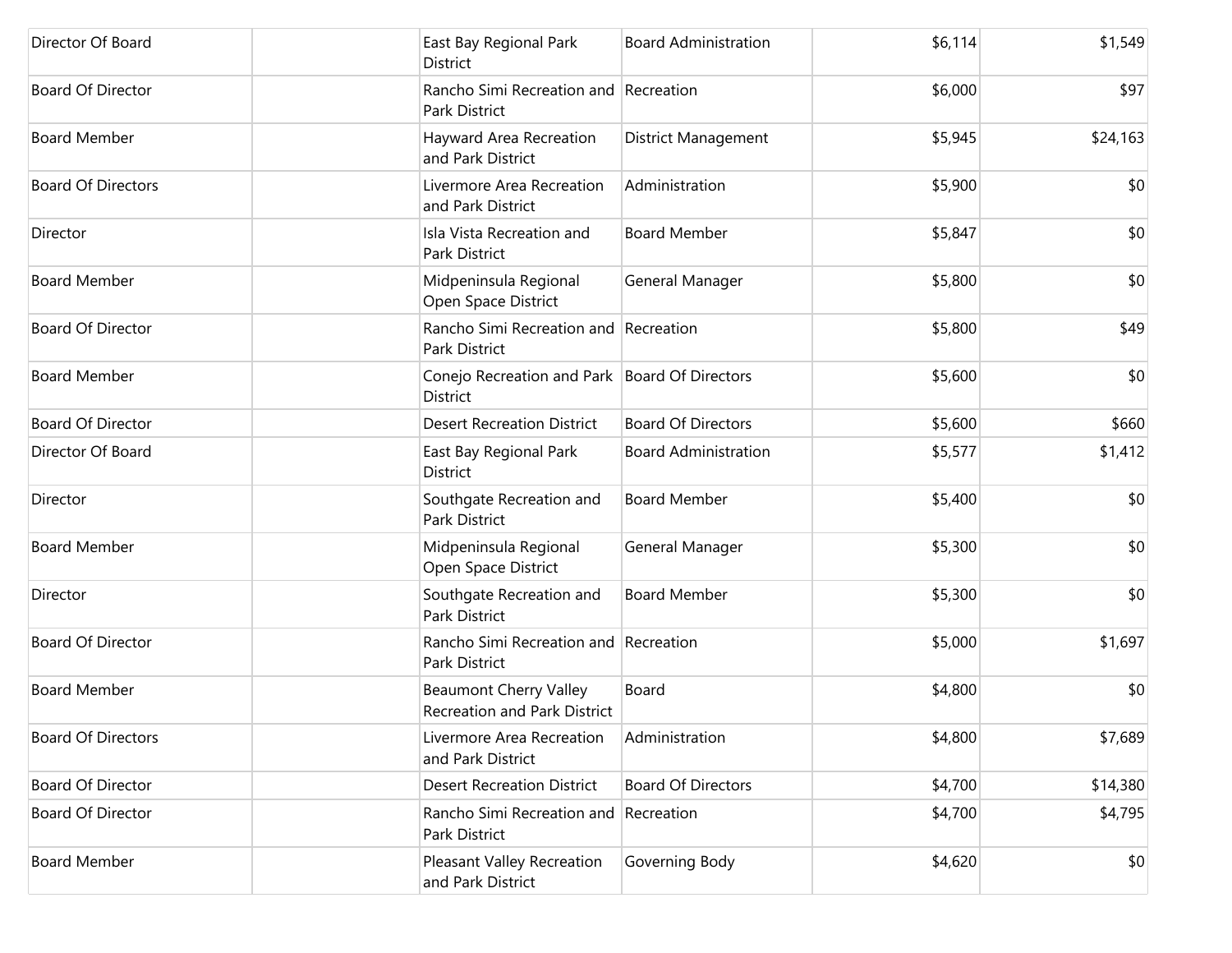| <b>Board Member</b>       | Midpeninsula Regional<br>Open Space District                       | General Manager           | \$4,400 | \$0      |
|---------------------------|--------------------------------------------------------------------|---------------------------|---------|----------|
| Director                  | Isla Vista Recreation and<br>Park District                         | <b>Board Member</b>       | \$4,380 | \$0      |
| <b>Board Member</b>       | Pleasant Valley Recreation<br>and Park District                    | Governing Body            | \$4,305 | \$0      |
| <b>Board Member</b>       | Cordova Recreation and<br>Park District                            | Board                     | \$4,300 | \$0      |
| <b>Board Member</b>       | Midpeninsula Regional<br>Open Space District                       | General Manager           | \$4,300 | \$0      |
| Board Of Director         | <b>Desert Recreation District</b>                                  | <b>Board Of Directors</b> | \$4,300 | \$10,466 |
| Board Of Director         | <b>Desert Recreation District</b>                                  | <b>Board Of Directors</b> | \$4,300 | \$0      |
| Director                  | Isla Vista Recreation and<br>Park District                         | <b>Board Member</b>       | \$4,203 | \$0      |
| <b>Board Member</b>       | Conejo Recreation and Park   Board Of Directors<br><b>District</b> |                           | \$4,200 | \$0      |
| <b>Board Of Directors</b> | Livermore Area Recreation<br>and Park District                     | Administration            | \$4,200 | \$8,379  |
| <b>Board Member</b>       | Midpeninsula Regional<br>Open Space District                       | General Manager           | \$4,100 | \$0      |
| <b>Elected Official</b>   | Hesperia Recreation and<br>Park District                           | <b>Board Member</b>       | \$3,900 | \$27,273 |
| <b>Elected Official</b>   | Hesperia Recreation and<br>Park District                           | <b>Board Member</b>       | \$3,900 | \$28,380 |
| <b>Board Member</b>       | Cordova Recreation and<br>Park District                            | Board                     | \$3,800 | \$0      |
| Director                  | Southgate Recreation and<br>Park District                          | <b>Board Member</b>       | \$3,800 | \$0      |
| <b>Board Member</b>       | Conejo Recreation and Park   Board Of Directors<br>District        |                           | \$3,700 | \$0      |
| <b>Elected Official</b>   | Hesperia Recreation and<br>Park District                           | <b>Board Member</b>       | \$3,700 | \$30,061 |
| <b>Elected Official</b>   | Hesperia Recreation and<br>Park District                           | <b>Board Member</b>       | \$3,500 | \$17,840 |
| <b>Elected Official</b>   | Hesperia Recreation and<br>Park District                           | <b>Board Member</b>       | \$3,500 | \$22,125 |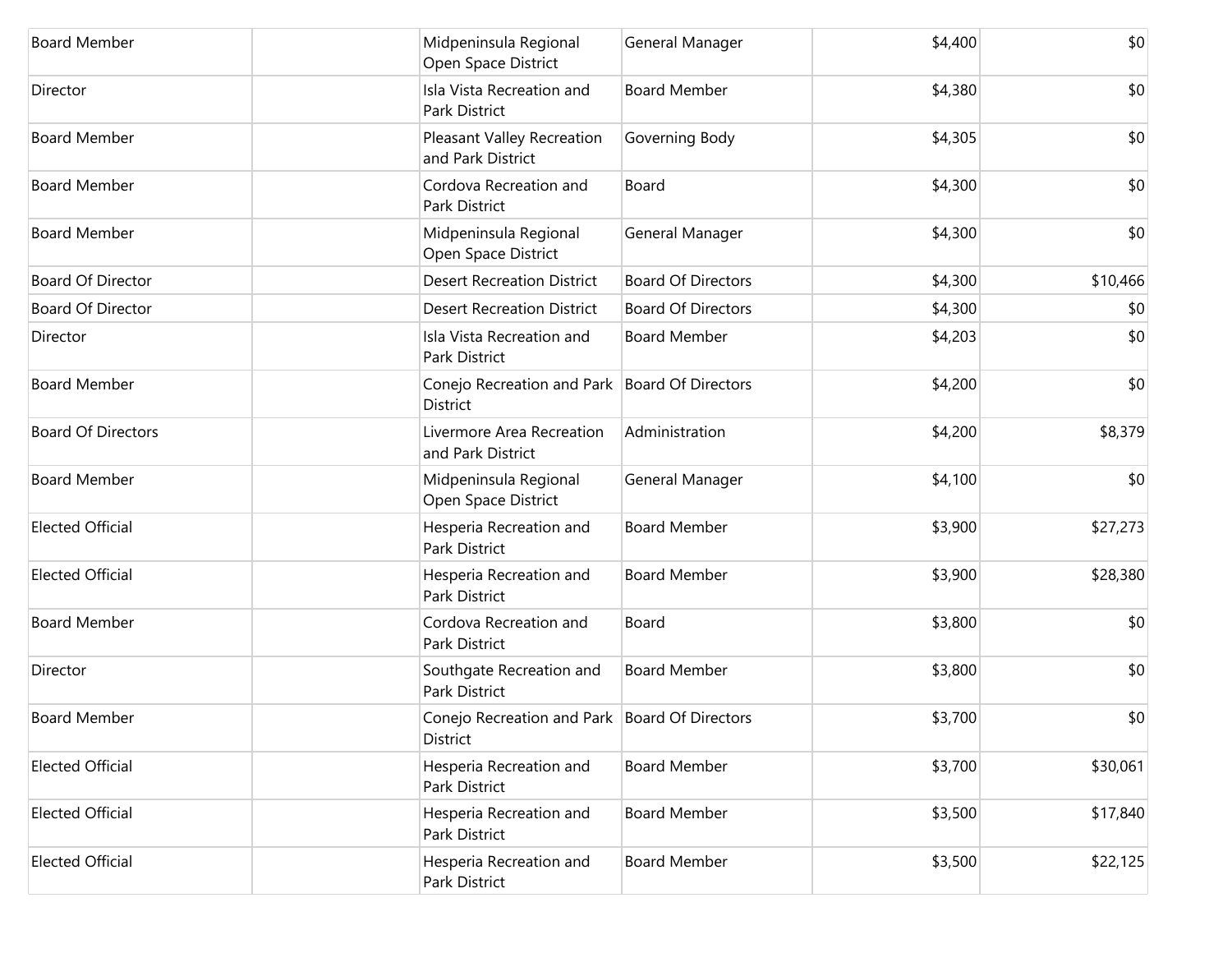| <b>Board Member</b> | Pleasant Valley Recreation<br>and Park District                      | Governing Body      | \$3,465 | \$0 |
|---------------------|----------------------------------------------------------------------|---------------------|---------|-----|
| <b>Board Member</b> | Cordova Recreation and<br>Park District                              | Board               | \$3,300 | \$0 |
| Director            | Isla Vista Recreation and<br>Park District                           | <b>Board Member</b> | \$3,289 | \$0 |
| <b>Board Member</b> | Cordova Recreation and<br>Park District                              | Board               | \$3,200 | \$0 |
| <b>Board Member</b> | Midpeninsula Regional<br>Open Space District                         | General Manager     | \$3,200 | \$0 |
| Director            | Southgate Recreation and<br>Park District                            | <b>Board Member</b> | \$3,200 | \$0 |
| Director            | Isla Vista Recreation and<br>Park District                           | <b>Board Member</b> | \$3,106 | \$0 |
| <b>Board Member</b> | <b>Beaumont Cherry Valley</b><br><b>Recreation and Park District</b> | Board               | \$3,100 | \$0 |
| <b>Board Member</b> | <b>Beaumont Cherry Valley</b><br>Recreation and Park District        | Board               | \$3,050 | \$0 |
| <b>Board Member</b> | Pleasant Valley Recreation<br>and Park District                      | Governing Body      | \$3,050 | \$0 |
| <b>Board Member</b> | <b>Beaumont Cherry Valley</b><br>Recreation and Park District        | Board               | \$3,000 | \$0 |
| <b>Board Member</b> | Jurupa Area Recreation and<br>Park District                          | Board               | \$2,850 | \$0 |
| Director            | Southgate Recreation and<br>Park District                            | <b>Board Member</b> | \$2,700 | \$0 |
| Director            | Isla Vista Recreation and<br>Park District                           | <b>Board Member</b> | \$2,558 | \$0 |
| <b>Board Member</b> | Jurupa Area Recreation and<br>Park District                          | Board               | \$2,550 | \$0 |
| <b>Board Member</b> | Cordova Recreation and<br>Park District                              | Board               | \$2,500 | \$0 |
| <b>Board Member</b> | Jurupa Area Recreation and<br>Park District                          | Board               | \$2,500 | \$0 |
| Director            | <b>Strawberry Recreation</b><br>District                             | Admin               | \$2,500 | \$0 |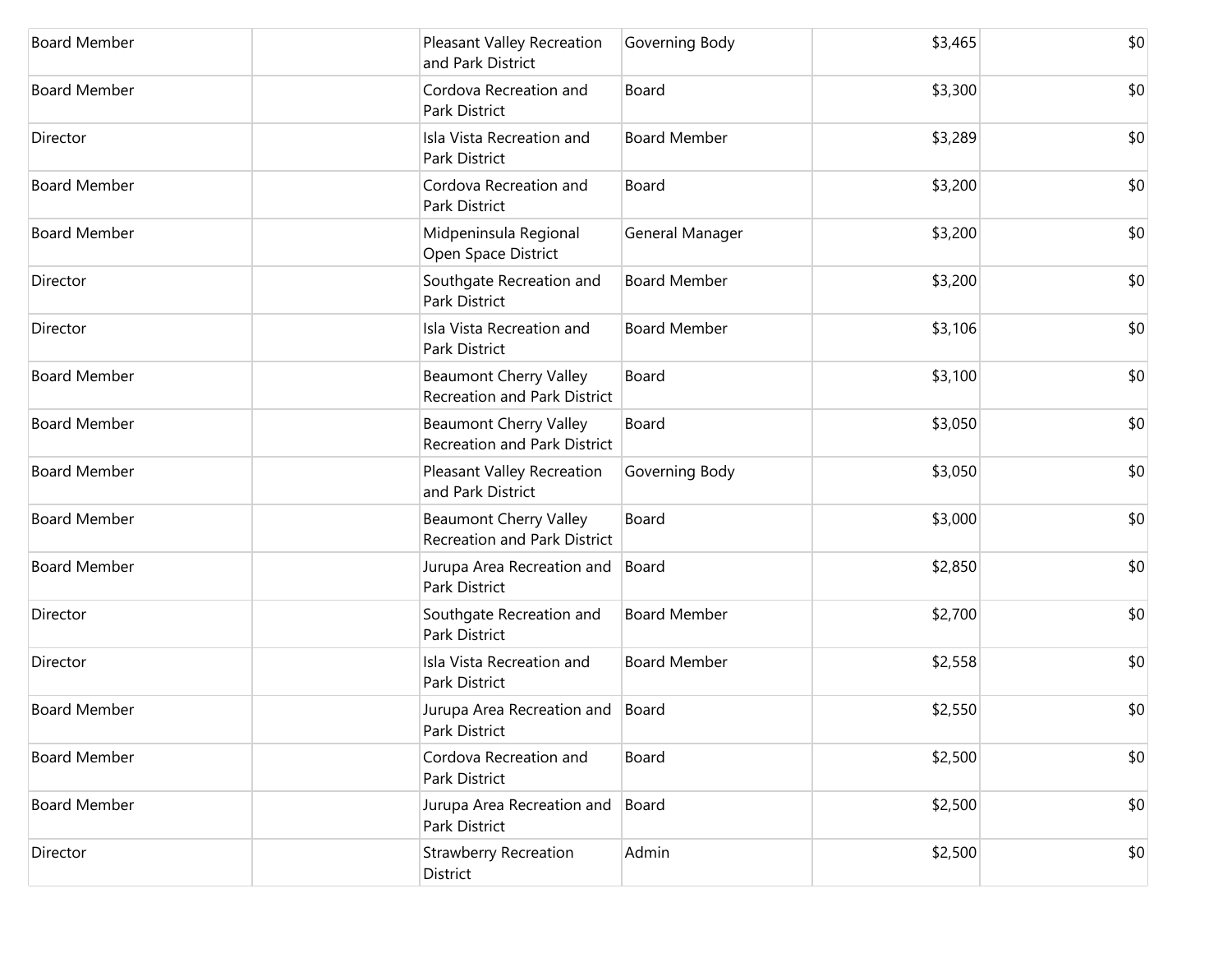| <b>Board Member</b>      | Jurupa Area Recreation and Board<br>Park District          |                           | \$2,350 | \$0     |
|--------------------------|------------------------------------------------------------|---------------------------|---------|---------|
| Director                 | <b>Strawberry Recreation</b><br>District                   | Admin                     | \$2,300 | \$0     |
| <b>Board Chair</b>       | Calwa Recreation and Park<br>District                      | <b>Board Member</b>       | \$2,100 | \$0     |
| Director                 | Calwa Recreation and Park<br>District                      | <b>Board Member</b>       | \$2,100 | \$0     |
| Director                 | Calwa Recreation and Park<br>District                      | <b>Board Member</b>       | \$2,100 | \$0     |
| Director                 | Isla Vista Recreation and<br>Park District                 | <b>Board Member</b>       | \$2,010 | \$0     |
| <b>Board Vice Chair</b>  | Calwa Recreation and Park<br>District                      | <b>Board Member</b>       | \$2,000 | \$0     |
| <b>Board Member</b>      | Chico Area Recreation and<br>Park District                 | Administration            | \$1,925 | \$0     |
| <b>Board Member</b>      | Chico Area Recreation and<br>Park District                 | Administration            | \$1,925 | \$0     |
| <b>Board Member</b>      | Orangevale Recreation and<br>Park District                 | <b>Board Of Directors</b> | \$1,900 | \$0     |
| Director                 | Calwa Recreation and Park<br>District                      | <b>Board Member</b>       | \$1,900 | \$0     |
| <b>Board Member</b>      | Orangevale Recreation and<br>Park District                 | Board Of Directors        | \$1,800 | \$0     |
| <b>Board Member</b>      | Orangevale Recreation and<br>Park District                 | Board Of Directors        | \$1,800 | \$0     |
| <b>Board Of Director</b> | Rancho Simi Recreation and Administration<br>Park District |                           | \$1,800 | \$1,759 |
| Director                 | Monterey Peninsula<br>Regional Park District               | <b>Board Member</b>       | \$1,800 | \$0     |
| Director                 | Monterey Peninsula<br>Regional Park District               | <b>Board Member</b>       | \$1,800 | \$0     |
| <b>Board Member</b>      | Orangevale Recreation and<br>Park District                 | <b>Board Of Directors</b> | \$1,700 | \$0     |
| Director                 | <b>Strawberry Recreation</b><br>District                   | Admin                     | \$1,700 | \$0     |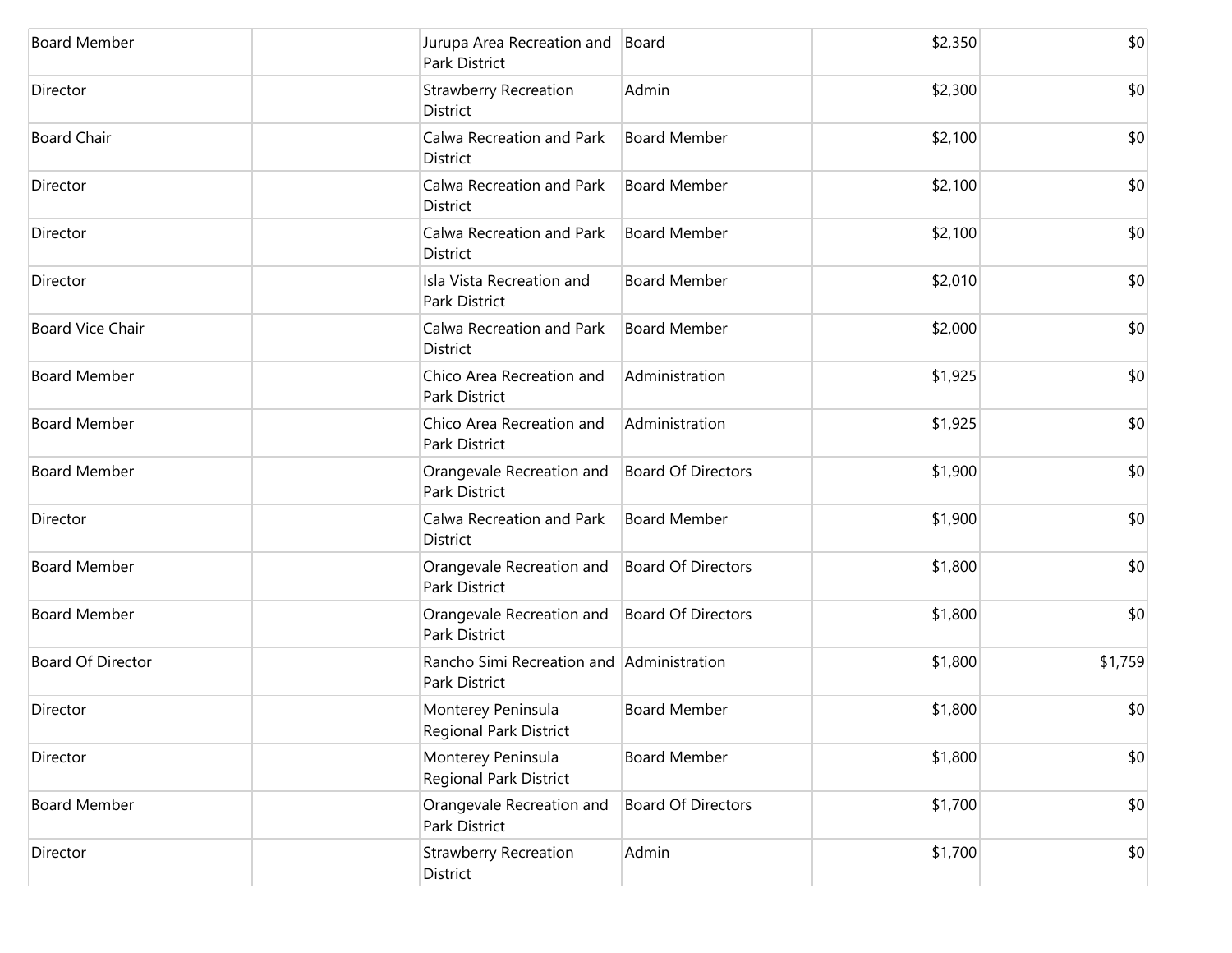| Director                 | <b>Strawberry Recreation</b><br>District                       | Admin                     | \$1,700 | \$0      |
|--------------------------|----------------------------------------------------------------|---------------------------|---------|----------|
| Director                 | Fulton-El Camino<br>Recreation and Park District               | Board                     | \$1,695 | \$0      |
| <b>Board Member</b>      | Chico Area Recreation and<br>Park District                     | Administration            | \$1,625 | \$0      |
| <b>Board Member</b>      | Chico Area Recreation and<br>Park District                     | Administration            | \$1,600 | \$0      |
| <b>Board Member</b>      | Orangevale Recreation and<br><b>Park District</b>              | <b>Board Of Directors</b> | \$1,600 | \$0      |
| Director                 | Fulton-El Camino<br>Recreation and Park District               | Board                     | \$1,585 | \$0      |
| <b>Board Member</b>      | Jurupa Area Recreation and<br>Park District                    | Board                     | \$1,550 | \$0      |
| <b>Board Member</b>      | Chico Area Recreation and<br>Park District                     | Administration            | \$1,525 | \$0      |
| Director                 | Isla Vista Recreation and<br>Park District                     | <b>Board Member</b>       | \$1,462 | \$0      |
| <b>Board Of Director</b> | <b>Desert Recreation District</b>                              | <b>Board Of Directors</b> | \$1,408 | \$14,400 |
| Director                 | <b>Strawberry Recreation</b><br>District                       | Admin                     | \$1,400 | \$0      |
| Director                 | Fulton-El Camino<br>Recreation and Park District               | Board                     | \$1,360 | \$0      |
| Director                 | North Highlands Recreation Administration<br>and Park District |                           | \$1,350 | \$0      |
| <b>Board Member</b>      | Rancho Rinconada<br>Recreation and Park District               | Board                     | \$1,300 | \$0      |
| Director                 | Monterey Peninsula<br>Regional Park District                   | <b>Board Member</b>       | \$1,300 | \$0      |
| Director                 | Fulton-El Camino<br><b>Recreation and Park District</b>        | Board                     | \$1,260 | \$0      |
| Director                 | Fulton-El Camino<br>Recreation and Park District               | Board                     | \$1,260 | \$0      |
| Director                 | North Highlands Recreation Administration<br>and Park District |                           | \$1,250 | \$0      |
| Director                 | Monterey Peninsula<br>Regional Park District                   | <b>Board Member</b>       | \$1,200 | \$0      |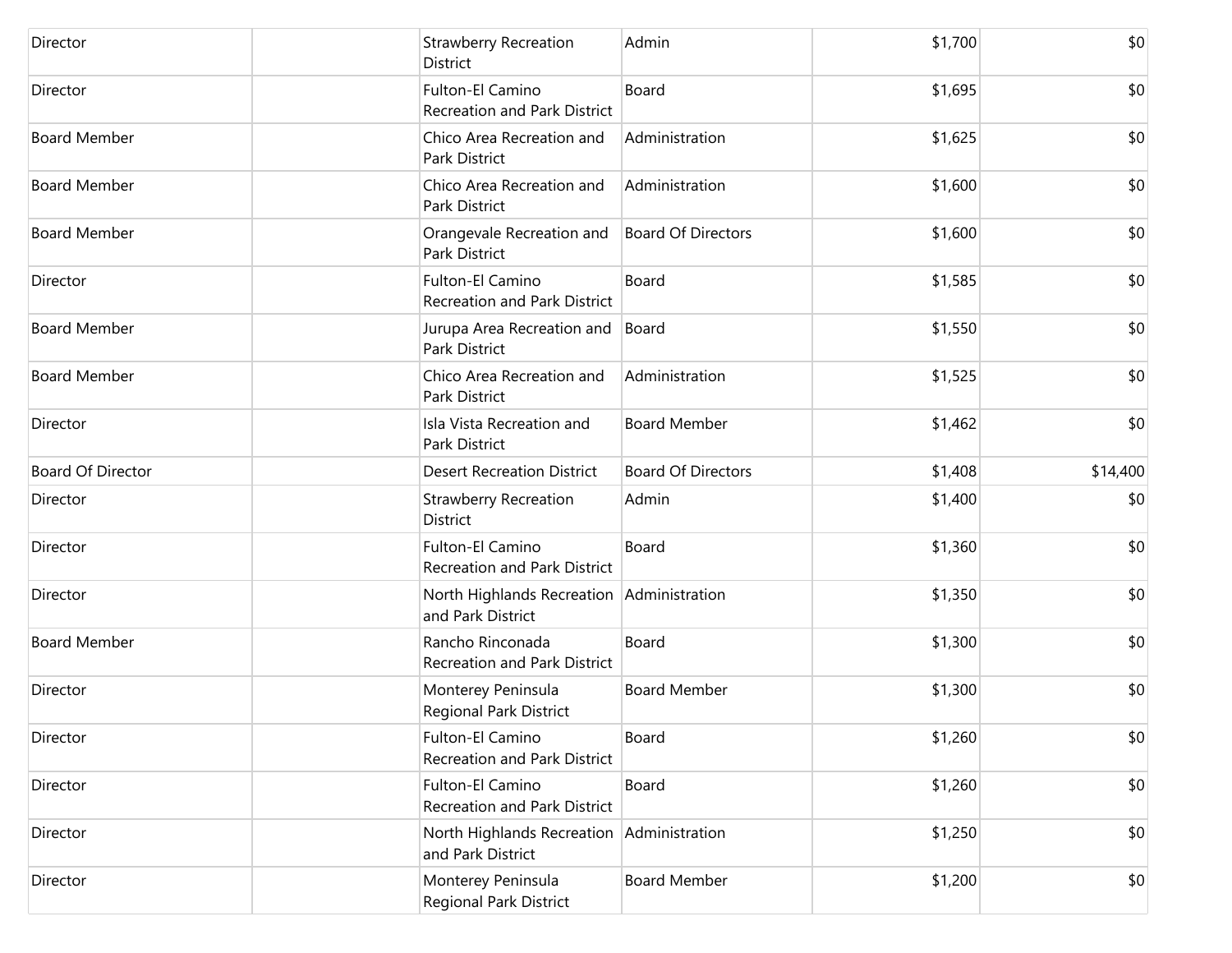| Director            | Monterey Peninsula<br>Regional Park District                        | <b>Board Member</b> | \$1,200 | \$0 |
|---------------------|---------------------------------------------------------------------|---------------------|---------|-----|
| Director            | North Highlands Recreation Administration<br>and Park District      |                     | \$1,200 | \$0 |
| Director            | Fair Oaks Recreation and<br>Park District                           | Board               | \$1,100 | \$0 |
| Director            | Fair Oaks Recreation and<br>Park District                           | Board               | \$1,100 | \$0 |
| Director            | Fair Oaks Recreation and<br>Park District                           | Board               | \$1,100 | \$0 |
| Director            | North Highlands Recreation Administration<br>and Park District      |                     | \$1,100 | \$0 |
| Director            | Truckee-Donner Recreation   Board of Directors<br>and Park District |                     | \$1,100 | \$0 |
| Director            | Truckee-Donner Recreation   Board of Directors<br>and Park District |                     | \$1,100 | \$0 |
| Director            | Fair Oaks Recreation and<br>Park District                           | Board               | \$1,000 | \$0 |
| Director            | Truckee-Donner Recreation   Board of Directors<br>and Park District |                     | \$1,000 | \$0 |
| <b>Board Member</b> | Rancho Rinconada<br>Recreation and Park District                    | Board               | \$950   | \$0 |
| Director            | Fair Oaks Recreation and<br>Park District                           | Board               | \$900   | \$0 |
| <b>Board Member</b> | Resort Improvement District Public Works<br>No. 1                   |                     | \$775   | \$0 |
| <b>Board Member</b> | Resort Improvement District Public Works<br>No. 1                   |                     | \$775   | \$0 |
| <b>Board Member</b> | Resort Improvement District Public Works<br>No. 1                   |                     | \$725   | \$0 |
| Director            | North Highlands Recreation   Administration<br>and Park District    |                     | \$700   | \$0 |
| Director            | <b>Arcade Creek Recreation</b><br>and Park District                 | <b>Board Member</b> | \$650   | \$0 |
| Director            | <b>Arcade Creek Recreation</b><br>and Park District                 | <b>Board Member</b> | \$650   | \$0 |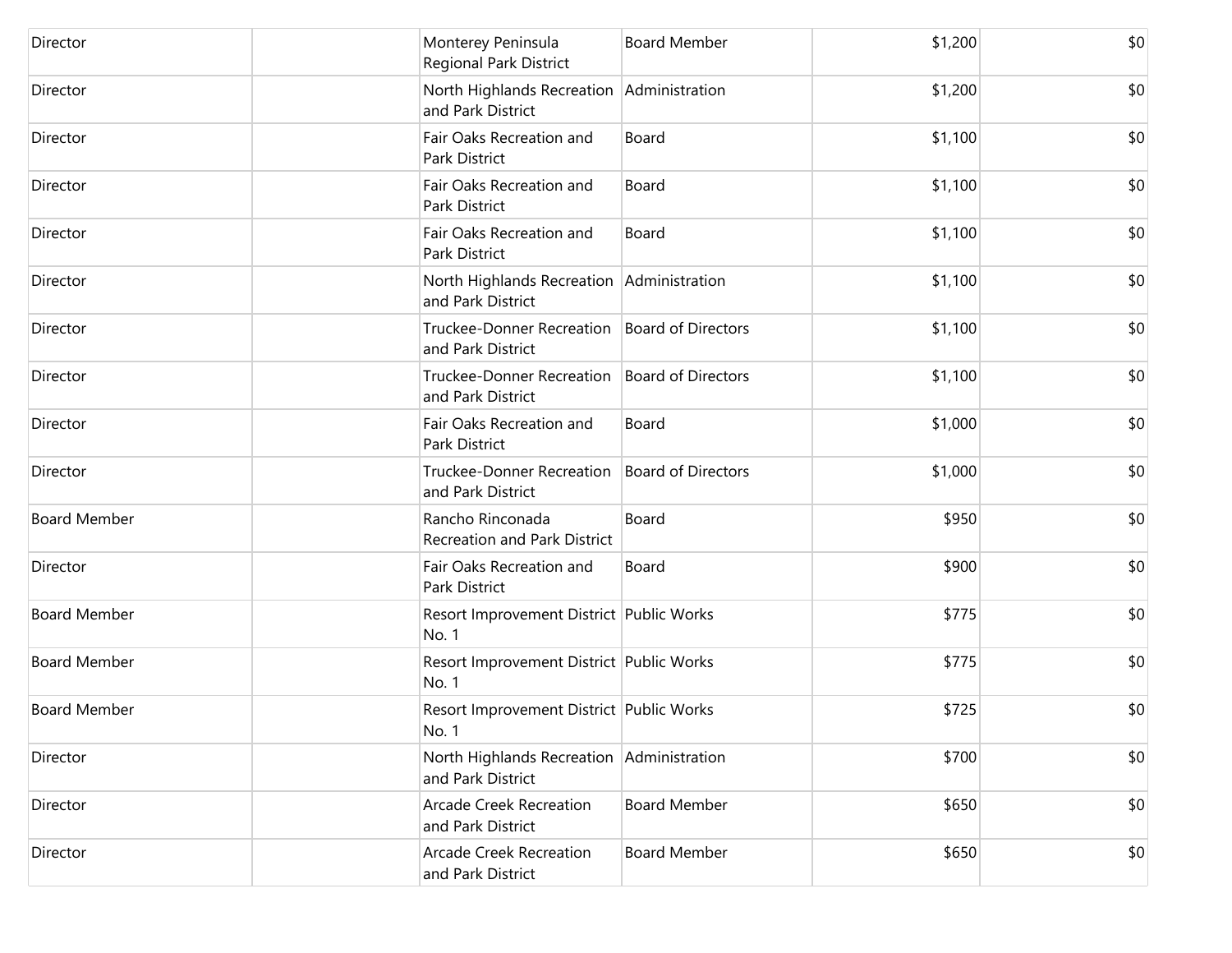| Director            | <b>Arcade Creek Recreation</b><br>and Park District   | <b>Board Member</b>       | \$650 | \$0 |
|---------------------|-------------------------------------------------------|---------------------------|-------|-----|
| <b>Board Member</b> | Resort Improvement District Public Works<br>No. 1     |                           | \$600 | \$0 |
| Director            | <b>Arcade Creek Recreation</b><br>and Park District   | <b>Board Member</b>       | \$600 | \$0 |
| Director            | <b>Arcade Creek Recreation</b><br>and Park District   | <b>Board Member</b>       | \$600 | \$0 |
| Director            | <b>Truckee-Donner Recreation</b><br>and Park District | <b>Board of Directors</b> | \$500 | \$0 |
| Board Of Director   | <b>Desert Recreation District</b>                     | <b>Board Of Directors</b> | \$400 | \$0 |
| Director            | <b>Truckee-Donner Recreation</b><br>and Park District | <b>Board of Directors</b> | \$400 | \$0 |
| Director            | Camp Meeker Recreation<br>and Park District           | <b>Board Member</b>       | \$360 | \$0 |
| Director            | Camp Meeker Recreation<br>and Park District           | <b>Board Member</b>       | \$360 | \$0 |
| <b>Board Member</b> | Jurupa Area Recreation and<br>Park District           | Board                     | \$300 | \$0 |
| <b>Board Member</b> | Rancho Rinconada<br>Recreation and Park District      | Board                     | \$250 | \$0 |
| Secretary           | Tuolumne Park and<br><b>Recreation District</b>       | <b>Board Member</b>       | \$225 | \$0 |
| Vice Chairman       | Tuolumne Park and<br><b>Recreation District</b>       | <b>Board Member</b>       | \$225 | \$0 |
| Director            | Isla Vista Recreation and<br>Park District            | <b>Board Member</b>       | \$183 | \$0 |
| <b>Board Member</b> | Tuolumne Park and<br><b>Recreation District</b>       | <b>Board Member</b>       | \$150 | \$0 |
| Chairman            | Tuolumne Park and<br><b>Recreation District</b>       | <b>Board Member</b>       | \$150 | \$0 |
| Treasurer           | Tuolumne Park and<br><b>Recreation District</b>       | <b>Board Member</b>       | \$150 | \$0 |
| <b>Board Member</b> | Pleasant Valley Recreation<br>and Park District       | Governing Body            | \$105 | \$0 |
| <b>Board Member</b> | Jurupa Area Recreation and<br>Park District           | Board                     | \$100 | \$0 |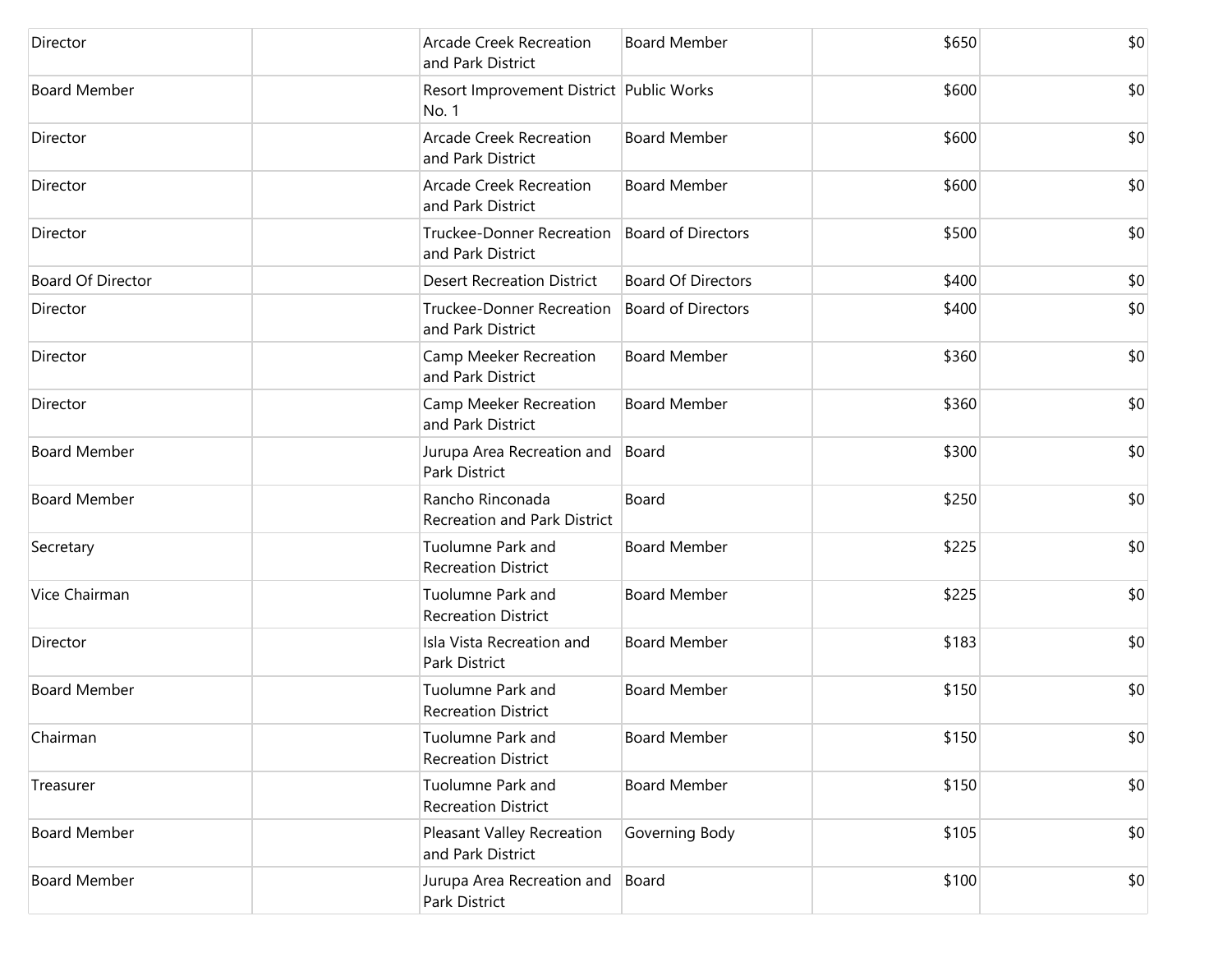| <b>Board Member</b> | Jurupa Area Recreation and Board<br>Park District              |                           | \$100 | \$0 |
|---------------------|----------------------------------------------------------------|---------------------------|-------|-----|
| <b>Board Member</b> | Jurupa Area Recreation and Board<br>Park District              |                           | \$100 | \$0 |
| <b>Board Member</b> | Rancho Rinconada<br>Recreation and Park District               | Board                     | \$100 | \$0 |
| <b>Board Member</b> | Rancho Rinconada<br>Recreation and Park District               | Board                     | \$100 | \$0 |
| <b>Board Member</b> | Rancho Rinconada<br>Recreation and Park District               | Board                     | \$100 | \$0 |
| <b>Board Member</b> | Rancho Rinconada<br>Recreation and Park District               | Board                     | \$100 | \$0 |
| Director            | North Highlands Recreation Administration<br>and Park District |                           | \$100 | \$0 |
| Director            | North Highlands Recreation Administration<br>and Park District |                           | \$100 | \$0 |
| Director            | North Highlands Recreation Administration<br>and Park District |                           | \$100 | \$0 |
| Director            | <b>Strawberry Recreation</b><br>District                       | Admin                     | \$100 | \$0 |
| 1st Vice-President  | Almanor Recreation and<br>Park District                        | <b>Board Of Directors</b> | \$0   | \$0 |
| 2nd Vice-President  | Almanor Recreation and<br>Park District                        | <b>Board Of Directors</b> | \$0   | \$0 |
| <b>Board Chair</b>  | Arden Manor Recreation<br>and Park District                    | <b>Board Member</b>       | \$0   | \$0 |
| <b>Board Chair</b>  | Monte Rio Recreation and<br>Park District                      | <b>Board Of Directors</b> | \$0   | \$0 |
| <b>Board Member</b> | Ambrose Recreation and<br>Park District                        | <b>Board Member</b>       | \$0   | \$0 |
| <b>Board Member</b> | Ambrose Recreation and<br>Park District                        | <b>Board Member</b>       | \$0   | \$0 |
| <b>Board Member</b> | Ambrose Recreation and<br>Park District                        | <b>Board Member</b>       | \$0   | \$0 |
| <b>Board Member</b> | Ambrose Recreation and<br>Park District                        | <b>Board Member</b>       | \$0   | \$0 |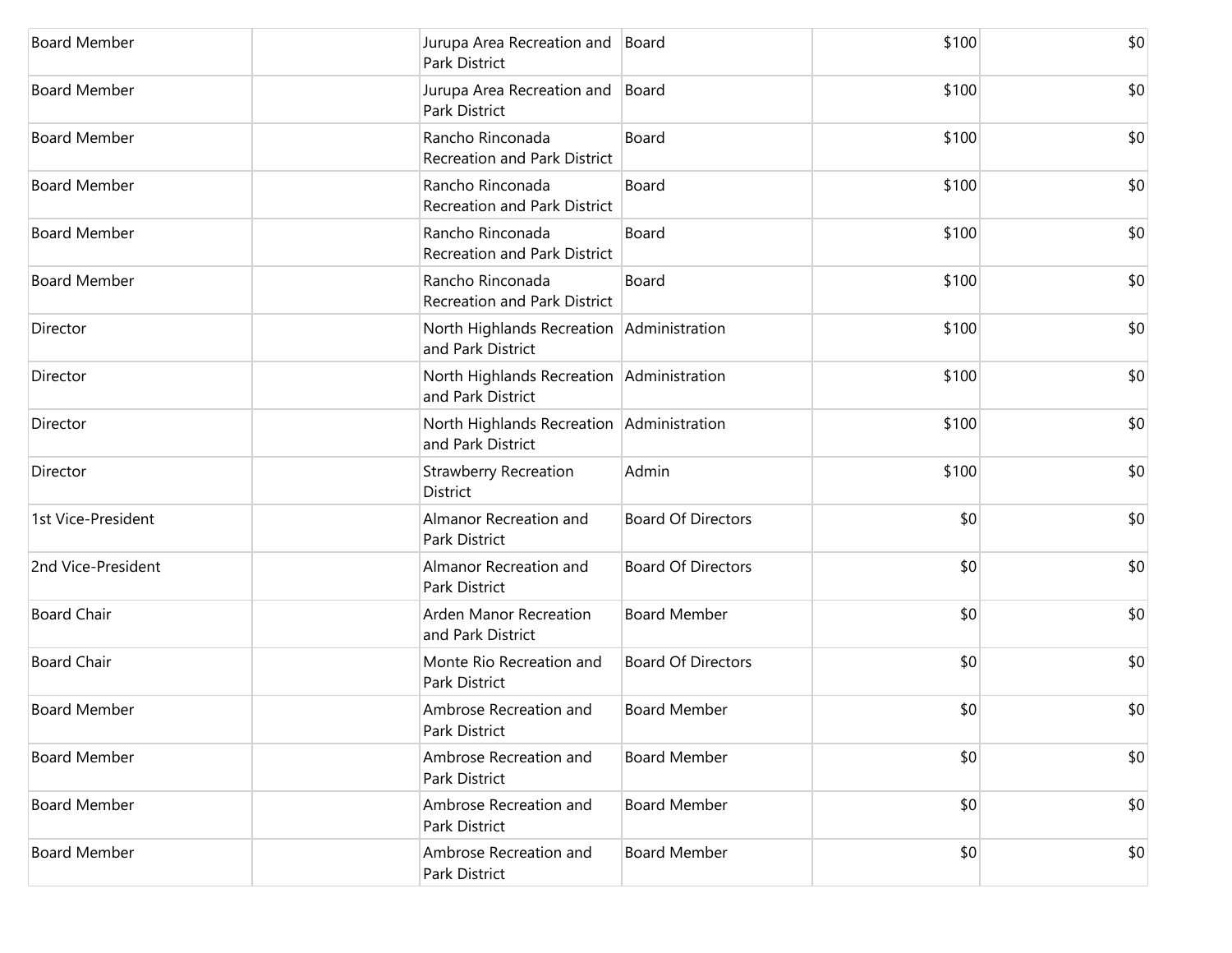| <b>Board Member</b> | Ambrose Recreation and<br>Park District                         | <b>Board Member</b>       | \$0 | \$0 |
|---------------------|-----------------------------------------------------------------|---------------------------|-----|-----|
| <b>Board Member</b> | Ambrose Recreation and<br>Park District                         | <b>Board Member</b>       | \$0 | \$0 |
| <b>Board Member</b> | Carmel Valley Recreation<br>and Park District                   | <b>Board of Directors</b> | \$0 | \$0 |
| <b>Board Member</b> | <b>Carmel Valley Recreation</b><br>and Park District            | <b>Board of Directors</b> | \$0 | \$0 |
| <b>Board Member</b> | Carmel Valley Recreation<br>and Park District                   | <b>Board of Directors</b> | \$0 | \$0 |
| <b>Board Member</b> | <b>Carmel Valley Recreation</b><br>and Park District            | <b>Board of Directors</b> | \$0 | \$0 |
| <b>Board Member</b> | <b>Carmel Valley Recreation</b><br>and Park District            | <b>Board of Directors</b> | \$0 | \$0 |
| <b>Board Member</b> | <b>Central Plumas Recreation</b><br>District                    | Governing Board           | \$0 | \$0 |
| <b>Board Member</b> | <b>Central Plumas Recreation</b><br>District                    | Governing Board           | \$0 | \$0 |
| <b>Board Member</b> | <b>Central Plumas Recreation</b><br>District                    | Governing Board           | \$0 | \$0 |
| <b>Board Member</b> | <b>Central Plumas Recreation</b><br>District                    | Governing Board           | \$0 | \$0 |
| <b>Board Member</b> | <b>Central Plumas Recreation</b><br>District                    | Governing Board           | \$0 | \$0 |
| <b>Board Member</b> | Coalinga-Huron Recreation<br>and Park District                  | Administration            | \$0 | \$0 |
| <b>Board Member</b> | Coalinga-Huron Recreation<br>and Park District                  | Administration            | \$0 | \$0 |
| <b>Board Member</b> | Coalinga-Huron Recreation   Administration<br>and Park District |                           | \$0 | \$0 |
| <b>Board Member</b> | Coalinga-Huron Recreation<br>and Park District                  | Administration            | \$0 | \$0 |
| <b>Board Member</b> | Coalinga-Huron Recreation<br>and Park District                  | Administration            | \$0 | \$0 |
| <b>Board Member</b> | Cuyama Valley Recreation<br>and Park District                   | <b>Board Member</b>       | \$0 | \$0 |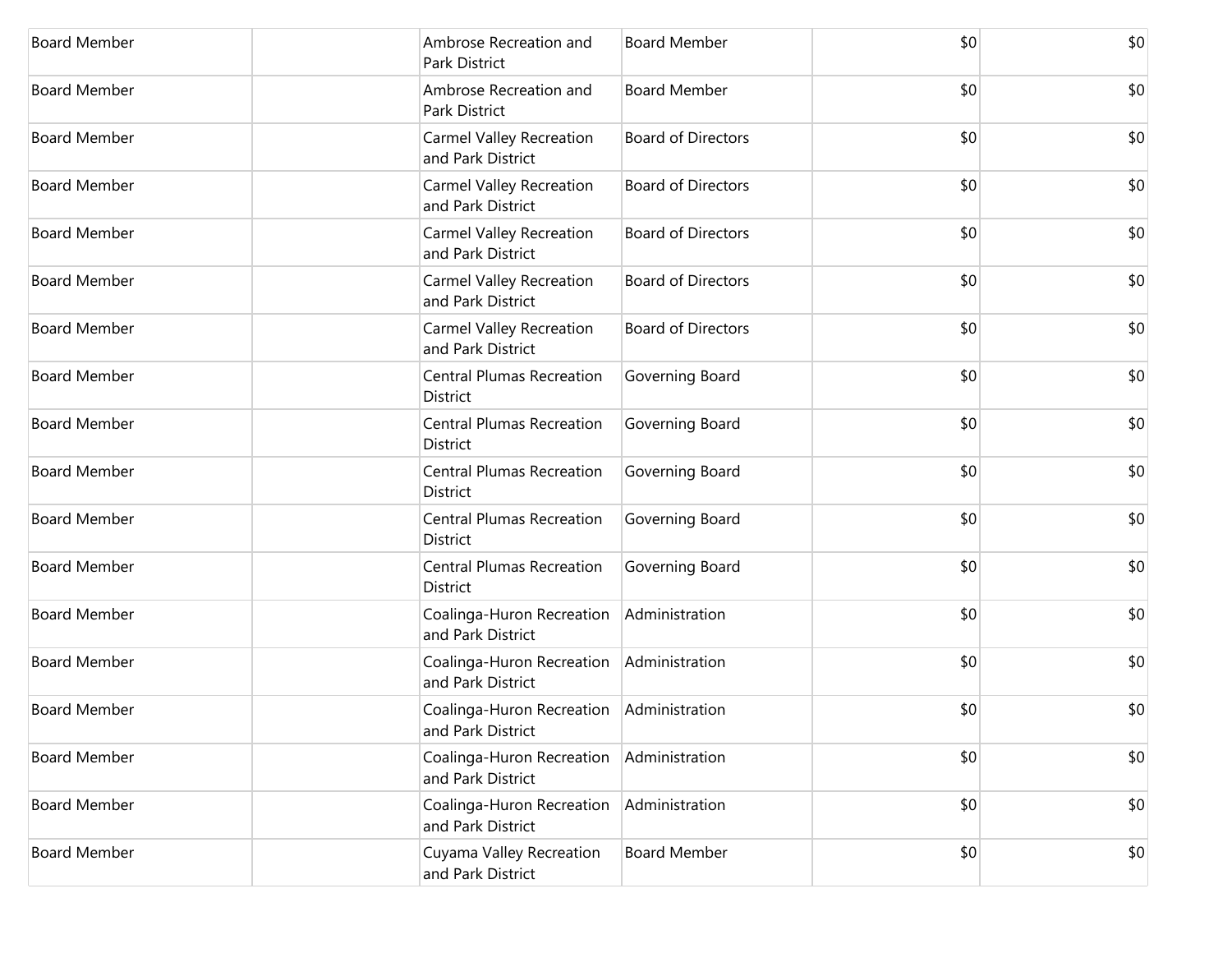| <b>Board Member</b> | Cuyama Valley Recreation<br>and Park District                        | <b>Board Member</b> | \$0 | \$0 |
|---------------------|----------------------------------------------------------------------|---------------------|-----|-----|
| <b>Board Member</b> | Cuyama Valley Recreation<br>and Park District                        | <b>Board Member</b> | \$0 | \$0 |
| <b>Board Member</b> | Greater Hayfork Valley Park<br>and Recreation District               | Board               | \$0 | \$0 |
| <b>Board Member</b> | Greater Hayfork Valley Park<br>and Recreation District               | Board               | \$0 | \$0 |
| <b>Board Member</b> | Greater Hayfork Valley Park<br>and Recreation District               | Board               | \$0 | \$0 |
| <b>Board Member</b> | Greater Hayfork Valley Park<br>and Recreation District               | Board               | \$0 | \$0 |
| <b>Board Member</b> | Greater Hayfork Valley Park<br>and Recreation District               | Board               | \$0 | \$0 |
| <b>Board Member</b> | North Humboldt Recreation Arcata Community Pool<br>and Park District |                     | \$0 | \$0 |
| <b>Board Member</b> | North Humboldt Recreation Arcata Community Pool<br>and Park District |                     | \$0 | \$0 |
| <b>Board Member</b> | North Humboldt Recreation Arcata Community Pool<br>and Park District |                     | \$0 | \$0 |
| <b>Board Member</b> | North Humboldt Recreation Arcata Community Pool<br>and Park District |                     | \$0 | \$0 |
| <b>Board Member</b> | North Humboldt Recreation Arcata Community Pool<br>and Park District |                     | \$0 | \$0 |
| <b>Board Member</b> | Opal Cliffs Recreation and<br>Park District                          | Governing Board     | \$0 | \$0 |
| <b>Board Member</b> | Opal Cliffs Recreation and<br>Park District                          | Governing Board     | \$0 | \$0 |
| <b>Board Member</b> | Opal Cliffs Recreation and<br>Park District                          | Governing Board     | \$0 | \$0 |
| <b>Board Member</b> | Opal Cliffs Recreation and<br>Park District                          | Governing Board     | \$0 | \$0 |
| <b>Board Member</b> | Opal Cliffs Recreation and<br>Park District                          | Governing Board     | \$0 | \$0 |
| <b>Board Member</b> | Pleasant Hill Recreation and Board<br>Park District                  |                     | \$0 | \$0 |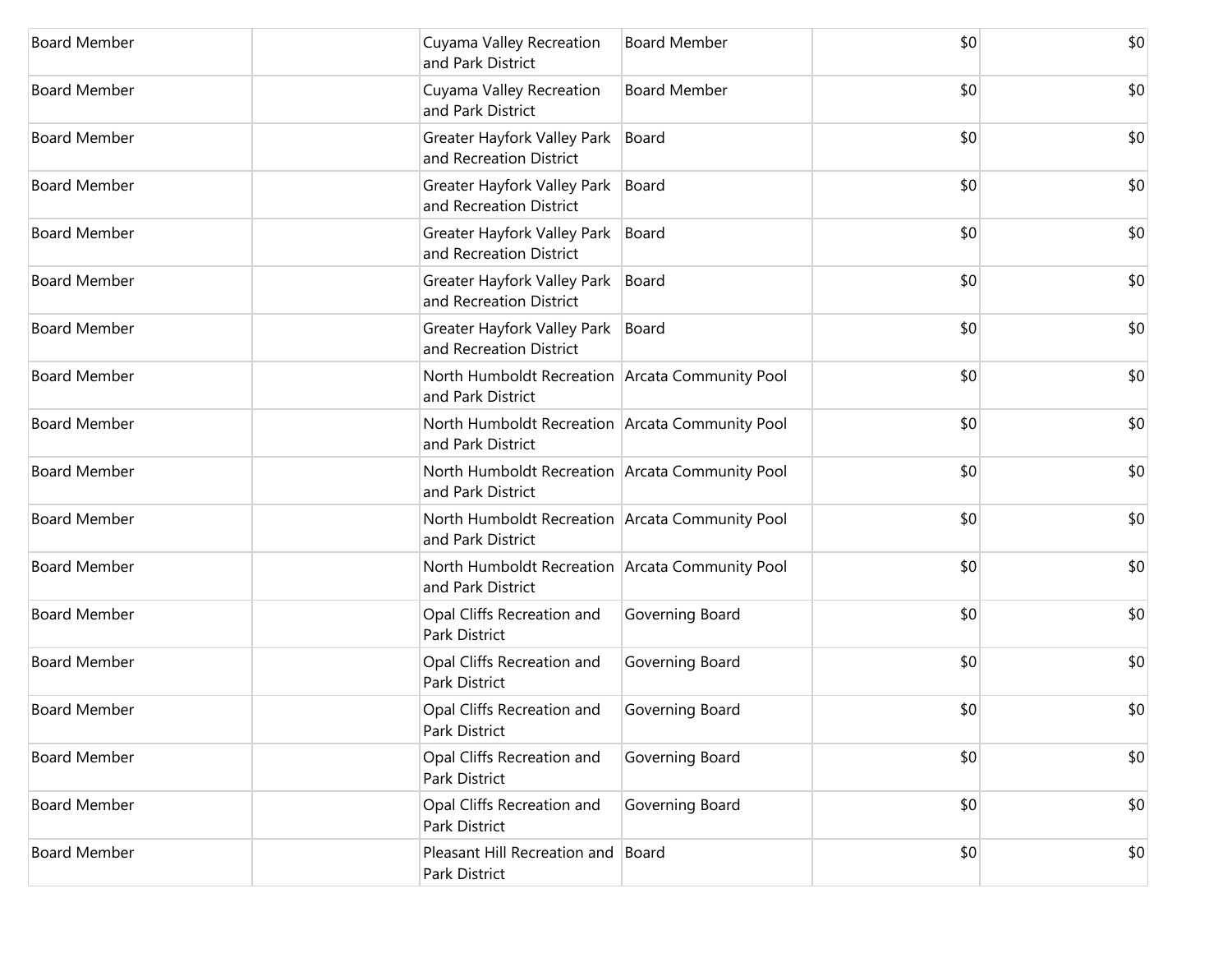| <b>Board Member</b> | Pleasant Hill Recreation and Board<br>Park District            |                     | \$0 | \$0 |
|---------------------|----------------------------------------------------------------|---------------------|-----|-----|
| <b>Board Member</b> | Pleasant Hill Recreation and  Board<br>Park District           |                     | \$0 | \$0 |
| <b>Board Member</b> | Pleasant Hill Recreation and  Board<br>Park District           |                     | \$0 | \$0 |
| <b>Board Member</b> | Pleasant Hill Recreation and Board<br>Park District            |                     | \$0 | \$0 |
| <b>Board Member</b> | Richvale Recreation and<br>Park District                       | <b>Board Member</b> | \$0 | \$0 |
| <b>Board Member</b> | Richvale Recreation and<br>Park District                       | <b>Board Member</b> | \$0 | \$0 |
| <b>Board Member</b> | Richvale Recreation and<br><b>Park District</b>                | <b>Board Member</b> | \$0 | \$0 |
| <b>Board Member</b> | Richvale Recreation and<br>Park District                       | <b>Board Member</b> | \$0 | \$0 |
| <b>Board Member</b> | Richvale Recreation and<br>Park District                       | <b>Board Member</b> | \$0 | \$0 |
| <b>Board Member</b> | San Andreas Recreation and Board Of Directors<br>Park District |                     | \$0 | \$0 |
| <b>Board Member</b> | San Andreas Recreation and Board Of Directors<br>Park District |                     | \$0 | \$0 |
| <b>Board Member</b> | San Andreas Recreation and Board Of Directors<br>Park District |                     | \$0 | \$0 |
| <b>Board Member</b> | San Andreas Recreation and Board Of Directors<br>Park District |                     | \$0 | \$0 |
| <b>Board Member</b> | San Andreas Recreation and Board Of Directors<br>Park District |                     | \$0 | \$0 |
| <b>Board Member</b> | Shafter Recreation and Park Governing Officer<br>District      |                     | \$0 | \$0 |
| <b>Board Member</b> | Shafter Recreation and Park Governing Officer<br>District      |                     | \$0 | \$0 |
| <b>Board Member</b> | Shafter Recreation and Park Governing Officer<br>District      |                     | \$0 | \$0 |
| <b>Board Member</b> | Shafter Recreation and Park Governing Officer<br>District      |                     | \$0 | \$0 |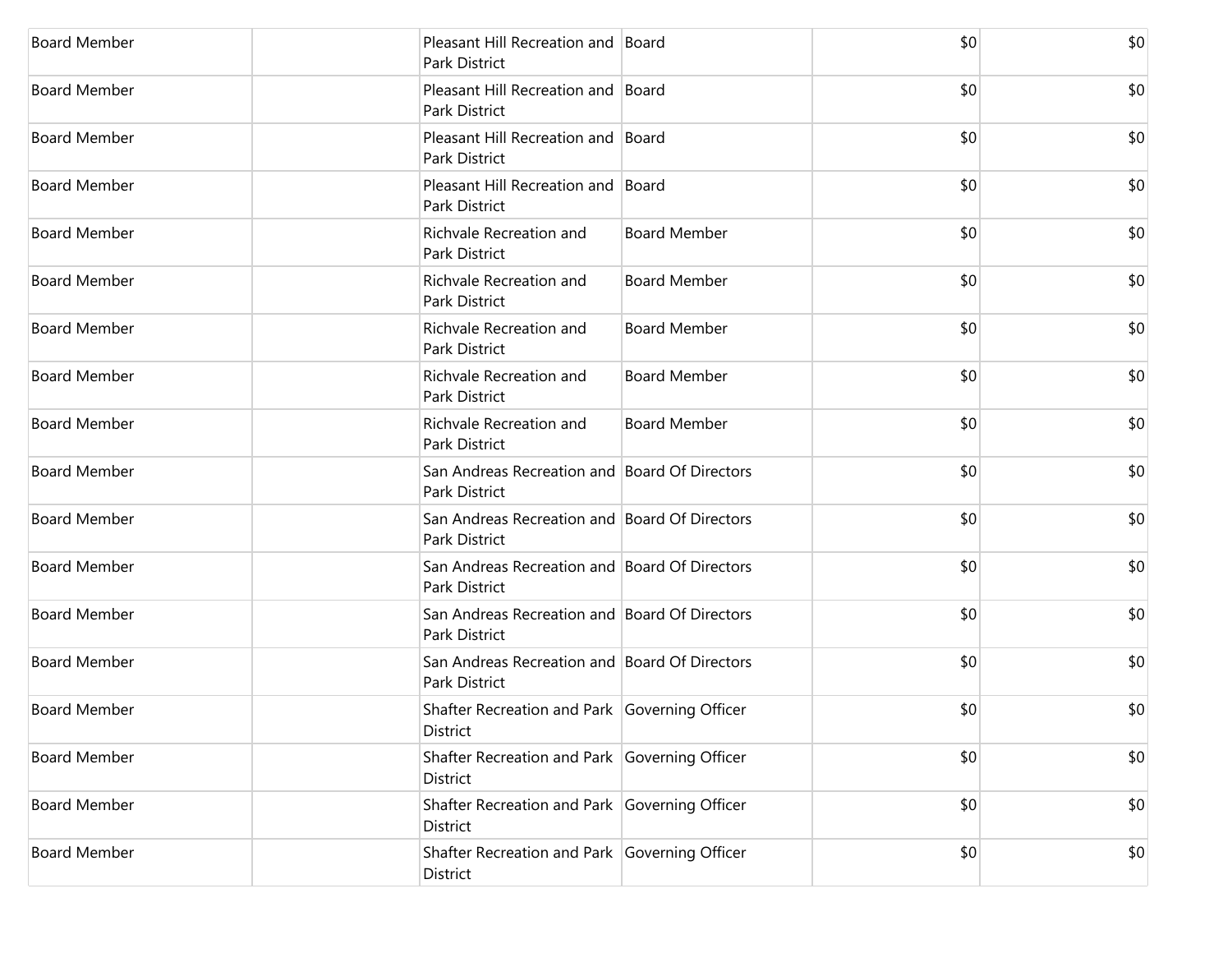| <b>Board Member</b> | Shafter Recreation and Park Governing Officer<br>District       |                           | \$0 | \$0 |
|---------------------|-----------------------------------------------------------------|---------------------------|-----|-----|
| <b>Board Member</b> | Soledad-Mission Recreation Governing Body<br>and Park District  |                           | \$0 | \$0 |
| <b>Board Member</b> | Soledad-Mission Recreation Governing Body<br>and Park District  |                           | \$0 | \$0 |
| <b>Board Member</b> | Soledad-Mission Recreation Governing Body<br>and Park District  |                           | \$0 | \$0 |
| <b>Board Member</b> | Soledad-Mission Recreation Governing Body<br>and Park District  |                           | \$0 | \$0 |
| <b>Board Member</b> | <b>Talmont Resort</b><br><b>Improvement District</b>            | Governing Body            | \$0 | \$0 |
| <b>Board Member</b> | <b>Talmont Resort</b><br><b>Improvement District</b>            | Governing Body            | \$0 | \$0 |
| <b>Board Member</b> | <b>Talmont Resort</b><br><b>Improvement District</b>            | Governing Body            | \$0 | \$0 |
| <b>Board Member</b> | <b>Talmont Resort</b><br><b>Improvement District</b>            | Governing Body            | \$0 | \$0 |
| <b>Board Member</b> | <b>Talmont Resort</b><br><b>Improvement District</b>            | Governing Body            | \$0 | \$0 |
| <b>Board Member</b> | Weed Recreation and Park<br>District                            | <b>Board Of Directors</b> | \$0 | \$0 |
| <b>Board Member</b> | Weed Recreation and Park<br>District                            | <b>Board Of Directors</b> | \$0 | \$0 |
| <b>Board Member</b> | Weed Recreation and Park<br>District                            | <b>Board Of Directors</b> | \$0 | \$0 |
| <b>Board Member</b> | Weed Recreation and Park<br>District                            | <b>Board Of Directors</b> | \$0 | \$0 |
| <b>Board Member</b> | Weed Recreation and Park<br>District                            | <b>Board Of Directors</b> | \$0 | \$0 |
| <b>Board Member</b> | Western Gateway Regional<br><b>Recreation and Park District</b> | <b>Board of Directors</b> | \$0 | \$0 |
| <b>Board Member</b> | Western Gateway Regional<br>Recreation and Park District        | <b>Board of Directors</b> | \$0 | \$0 |
| <b>Board Member</b> | Western Gateway Regional<br>Recreation and Park District        | <b>Board of Directors</b> | \$0 | \$0 |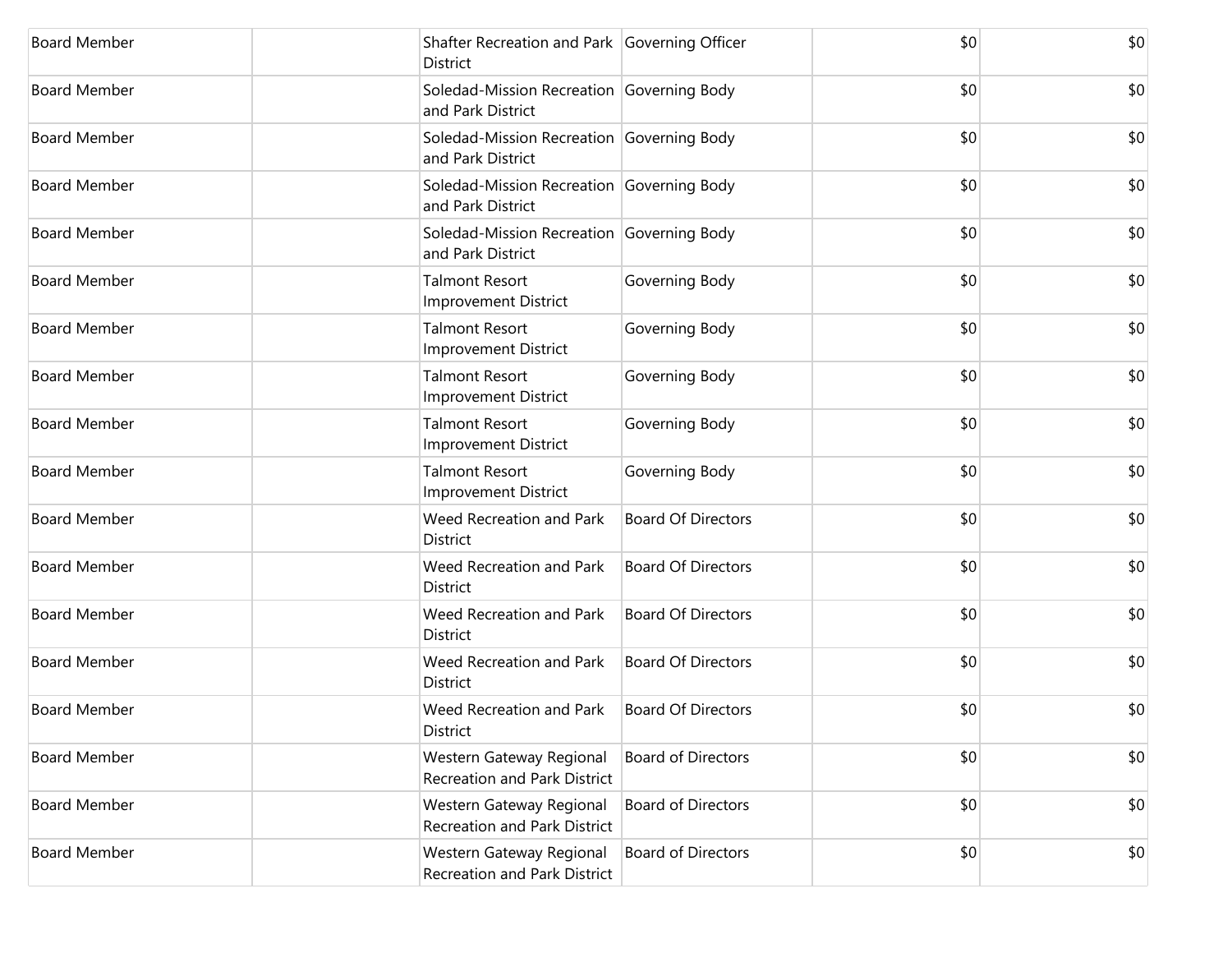| <b>Board Members</b>   | Bear River Recreation and<br>Park District                      | <b>Board of Directors</b> | \$0 | \$0 |
|------------------------|-----------------------------------------------------------------|---------------------------|-----|-----|
| <b>Board Members</b>   | Bear River Recreation and<br>Park District                      | <b>Board of Directors</b> | \$0 | \$0 |
| <b>Board Members</b>   | Bear River Recreation and<br>Park District                      | <b>Board of Directors</b> | \$0 | \$0 |
| <b>Board Members</b>   | Bear River Recreation and<br><b>Park District</b>               | <b>Board of Directors</b> | \$0 | \$0 |
| <b>Board Members</b>   | Bear River Recreation and<br>Park District                      | <b>Board of Directors</b> | \$0 | \$0 |
| <b>Board Treasurer</b> | Monte Rio Recreation and<br>Park District                       | <b>Board Of Directors</b> | \$0 | \$0 |
| Chair                  | La Selva Beach Recreation<br>District                           | <b>Board Of Directors</b> | \$0 | \$0 |
| Chairman               | <b>Buttonwillow Recreation</b><br>and Park District             | <b>Board Member</b>       | \$0 | \$0 |
| Chairman               | <b>Russian River Recreation</b><br>and Park District            | <b>Board Member</b>       | \$0 | \$0 |
| Chairperson            | <b>Feather River Recreation</b><br>and Park District            | <b>Board Of Directors</b> | \$0 | \$0 |
| Chairperson            | Miraleste Recreation and<br>Park District                       | <b>Board Member</b>       | \$0 | \$0 |
| Chairperson            | North of the River<br><b>Recreation and Park District</b>       | <b>Board Of Directors</b> | \$0 | \$0 |
| Chairperson            | Paradise Recreation and<br>Park District                        | <b>Board Member</b>       | \$0 | \$0 |
| Chairperson            | Western Gateway Regional<br><b>Recreation and Park District</b> | <b>Board of Directors</b> | \$0 | \$0 |
| Director               | Arbuckle Park and<br><b>Recreation District</b>                 | <b>Board Member</b>       | \$0 | \$0 |
| Director               | Arbuckle Park and<br><b>Recreation District</b>                 | <b>Board Member</b>       | \$0 | \$0 |
| Director               | Arbuckle Park and<br><b>Recreation District</b>                 | <b>Board Member</b>       | \$0 | \$0 |
| Director               | Arbuckle Park and<br><b>Recreation District</b>                 | <b>Board Member</b>       | \$0 | \$0 |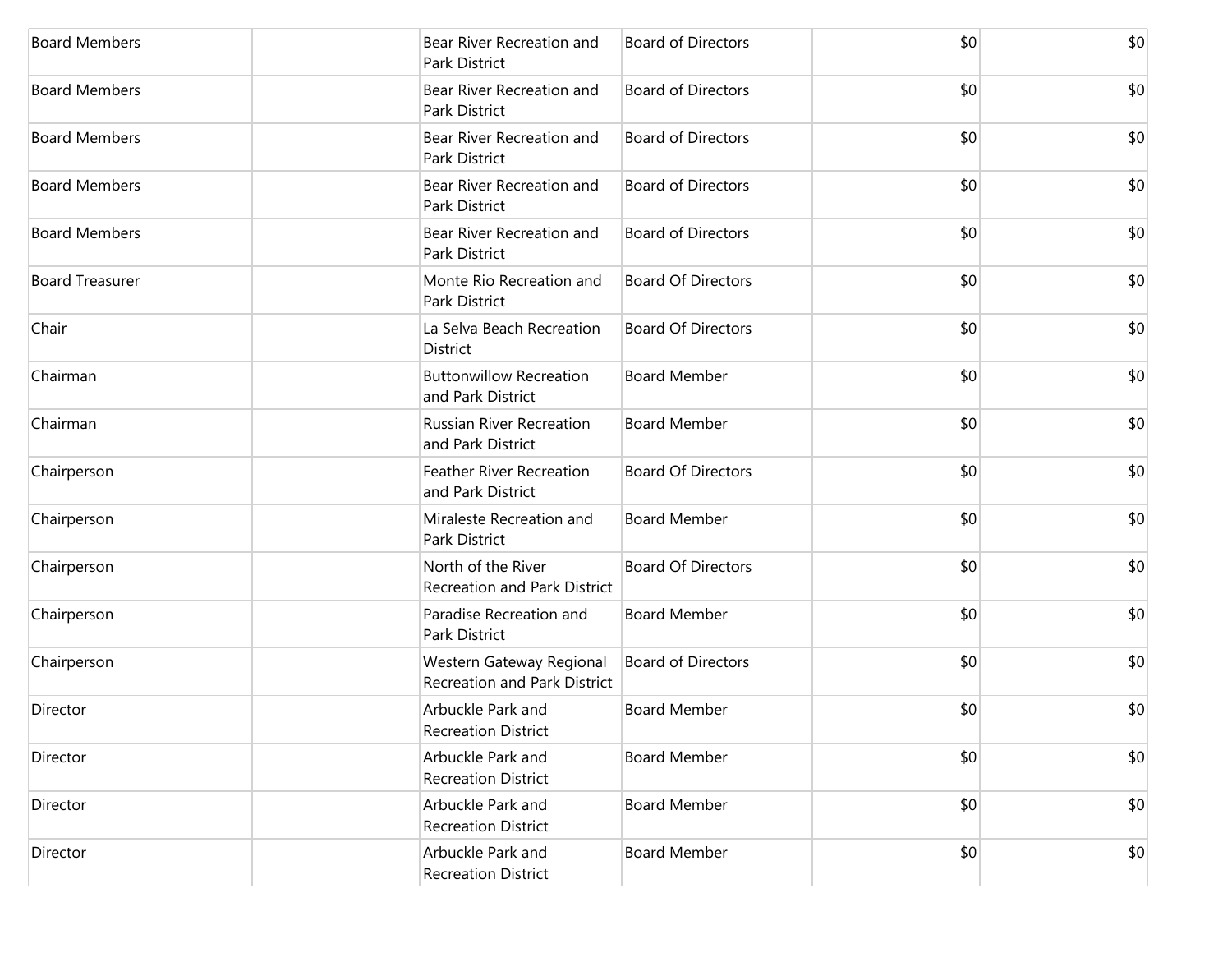| Director | Arbuckle Park and<br><b>Recreation District</b>      | <b>Board Member</b>       | \$0 | \$0 |
|----------|------------------------------------------------------|---------------------------|-----|-----|
| Director | Arden Manor Recreation<br>and Park District          | <b>Board Member</b>       | \$0 | \$0 |
| Director | Arden Manor Recreation<br>and Park District          | <b>Board Member</b>       | \$0 | \$0 |
| Director | Arden Park Recreation and<br><b>Park District</b>    | <b>Board Of Directors</b> | \$0 | \$0 |
| Director | Arden Park Recreation and<br>Park District           | <b>Board Of Directors</b> | \$0 | \$0 |
| Director | Arden Park Recreation and<br>Park District           | <b>Board Of Directors</b> | \$0 | \$0 |
| Director | Arden Park Recreation and<br><b>Park District</b>    | <b>Board Of Directors</b> | \$0 | \$0 |
| Director | Arden Park Recreation and<br>Park District           | <b>Board Of Directors</b> | \$0 | \$0 |
| Director | <b>Buttonwillow Recreation</b><br>and Park District  | <b>Board Member</b>       | \$0 | \$0 |
| Director | <b>Buttonwillow Recreation</b><br>and Park District  | <b>Board Member</b>       | \$0 | \$0 |
| Director | Durham Recreation and<br><b>Park District</b>        | <b>Board Of Directors</b> | \$0 | \$0 |
| Director | Durham Recreation and<br>Park District               | <b>Board Of Directors</b> | \$0 | \$0 |
| Director | Durham Recreation and<br>Park District               | <b>Board Of Directors</b> | \$0 | \$0 |
| Director | Durham Recreation and<br>Park District               | <b>Board Of Directors</b> | \$0 | \$0 |
| Director | Durham Recreation and<br>Park District               | <b>Board Of Directors</b> | \$0 | \$0 |
| Director | <b>Feather River Recreation</b><br>and Park District | <b>Board Of Directors</b> | \$0 | \$0 |
| Director | <b>Feather River Recreation</b><br>and Park District | <b>Board Of Directors</b> | \$0 | \$0 |
| Director | <b>Feather River Recreation</b><br>and Park District | <b>Board Of Directors</b> | \$0 | \$0 |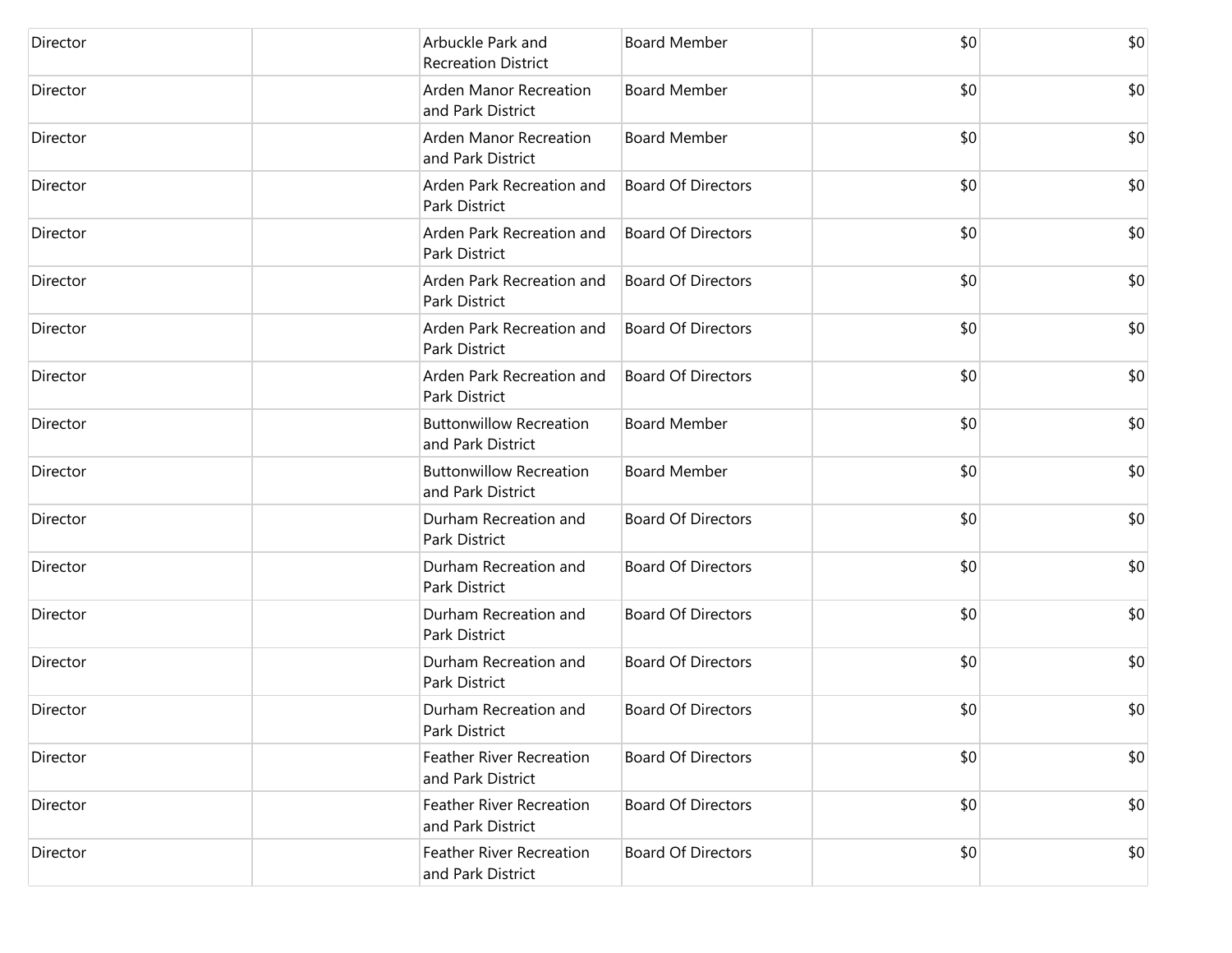| Director | Georgetown Divide<br><b>Recreation District</b> | <b>Board of Directors</b> | \$0 | \$0 |
|----------|-------------------------------------------------|---------------------------|-----|-----|
| Director | Georgetown Divide<br><b>Recreation District</b> | <b>Board of Directors</b> | \$0 | \$0 |
| Director | Georgetown Divide<br><b>Recreation District</b> | <b>Board of Directors</b> | \$0 | \$0 |
| Director | Georgetown Divide<br><b>Recreation District</b> | <b>Board of Directors</b> | \$0 | \$0 |
| Director | Georgetown Divide<br><b>Recreation District</b> | <b>Board of Directors</b> | \$0 | \$0 |
| Director | Maxwell Recreation and<br>Park District         | <b>Board Member</b>       | \$0 | \$0 |
| Director | Maxwell Recreation and<br>Park District         | <b>Board Member</b>       | \$0 | \$0 |
| Director | Maxwell Recreation and<br>Park District         | <b>Board Member</b>       | \$0 | \$0 |
| Director | Maxwell Recreation and<br>Park District         | <b>Board Member</b>       | \$0 | \$0 |
| Director | Maxwell Recreation and<br>Park District         | <b>Board Member</b>       | \$0 | \$0 |
| Director | McFarland Recreation and<br>Park District       | Board                     | \$0 | \$0 |
| Director | McFarland Recreation and<br>Park District       | Board                     | \$0 | \$0 |
| Director | McFarland Recreation and<br>Park District       | Board                     | \$0 | \$0 |
| Director | McFarland Recreation and<br>Park District       | Board                     | \$0 | \$0 |
| Director | McFarland Recreation and<br>Park District       | Board                     | \$0 | \$0 |
| Director | Monte Rio Recreation and<br>Park District       | <b>Board Of Directors</b> | \$0 | \$0 |
| Director | Monte Rio Recreation and<br>Park District       | <b>Board Of Directors</b> | \$0 | \$0 |
| Director | Monte Rio Recreation and<br>Park District       | <b>Board Of Directors</b> | \$0 | \$0 |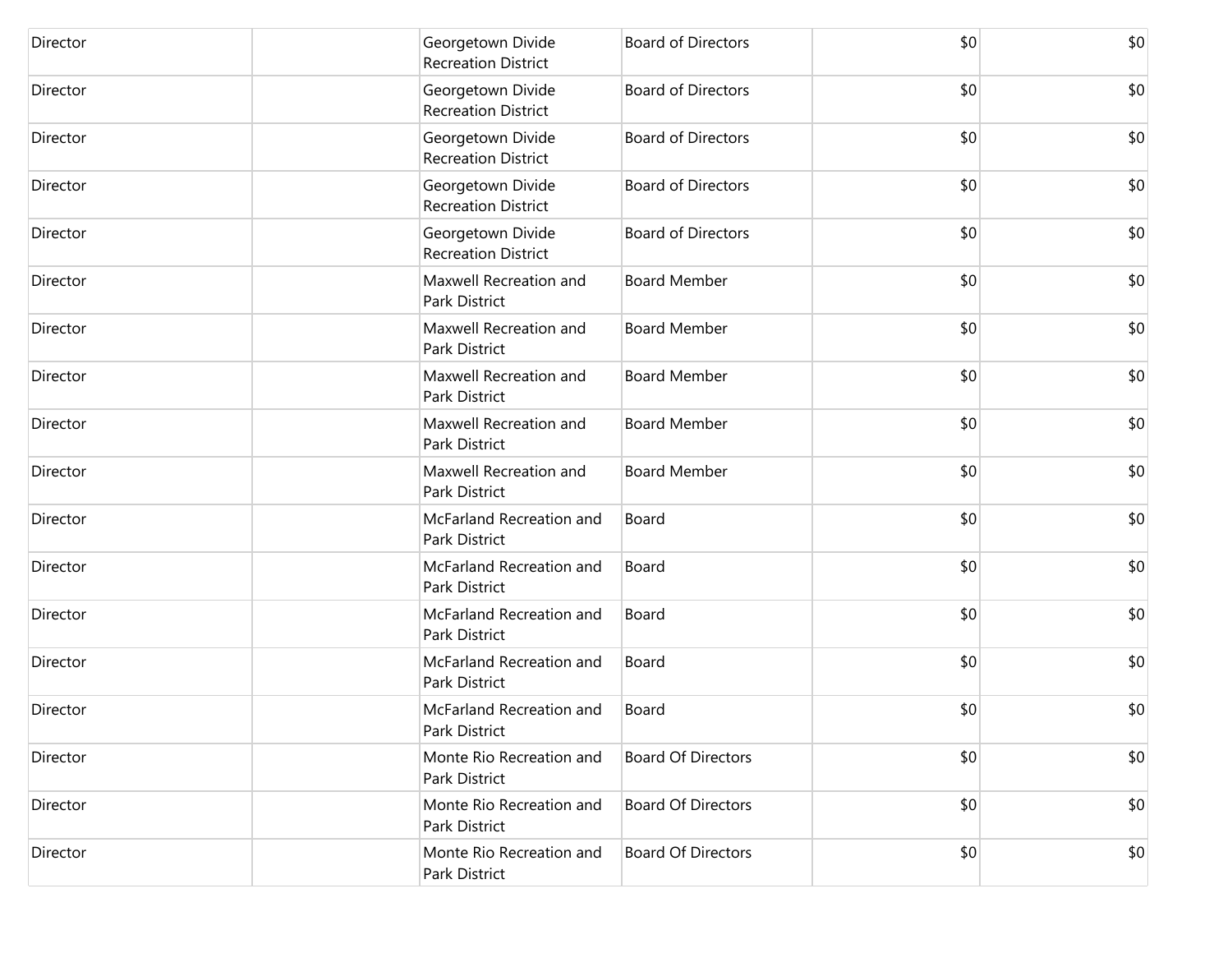| Director | and Open Space District                                     | Napa County Regional Park   Parks And Trails | \$0 | \$0 |
|----------|-------------------------------------------------------------|----------------------------------------------|-----|-----|
| Director | and Open Space District                                     | Napa County Regional Park   Parks And Trails | \$0 | \$0 |
| Director | and Open Space District                                     | Napa County Regional Park   Parks And Trails | \$0 | \$0 |
| Director | North of the River<br><b>Recreation and Park District</b>   | <b>Board Of Directors</b>                    | \$0 | \$0 |
| Director | North of the River<br><b>Recreation and Park District</b>   | <b>Board Of Directors</b>                    | \$0 | \$0 |
| Director | North of the River<br><b>Recreation and Park District</b>   | <b>Board Of Directors</b>                    | \$0 | \$0 |
| Director | Paradise Recreation and<br>Park District                    | <b>Board Member</b>                          | \$0 | \$0 |
| Director | Paradise Recreation and<br>Park District                    | <b>Board Member</b>                          | \$0 | \$0 |
| Director | <b>Russian River Recreation</b><br>and Park District        | <b>Board Member</b>                          | \$0 | \$0 |
| Director | Russian River Recreation<br>and Park District               | <b>Board Member</b>                          | \$0 | \$0 |
| Director | <b>Russian River Recreation</b><br>and Park District        | <b>Board Member</b>                          | \$0 | \$0 |
| Director | <b>Russian River Recreation</b><br>and Park District        | <b>Board Member</b>                          | \$0 | \$0 |
| Director | Stonyford Recreation and<br>Park District                   | <b>Board Member</b>                          | \$0 | \$0 |
| Director | Stonyford Recreation and<br>Park District                   | <b>Board Member</b>                          | \$0 | \$0 |
| Director | Stonyford Recreation and<br>Park District                   | <b>Board Member</b>                          | \$0 | \$0 |
| Director | <b>Tahoe Paradise Resort</b><br><b>Improvement District</b> | Board                                        | \$0 | \$0 |
| Director | <b>Tahoe Paradise Resort</b><br>Improvement District        | Board                                        | \$0 | \$0 |
| Director | Tahoe Paradise Resort<br>Improvement District               | Board                                        | \$0 | \$0 |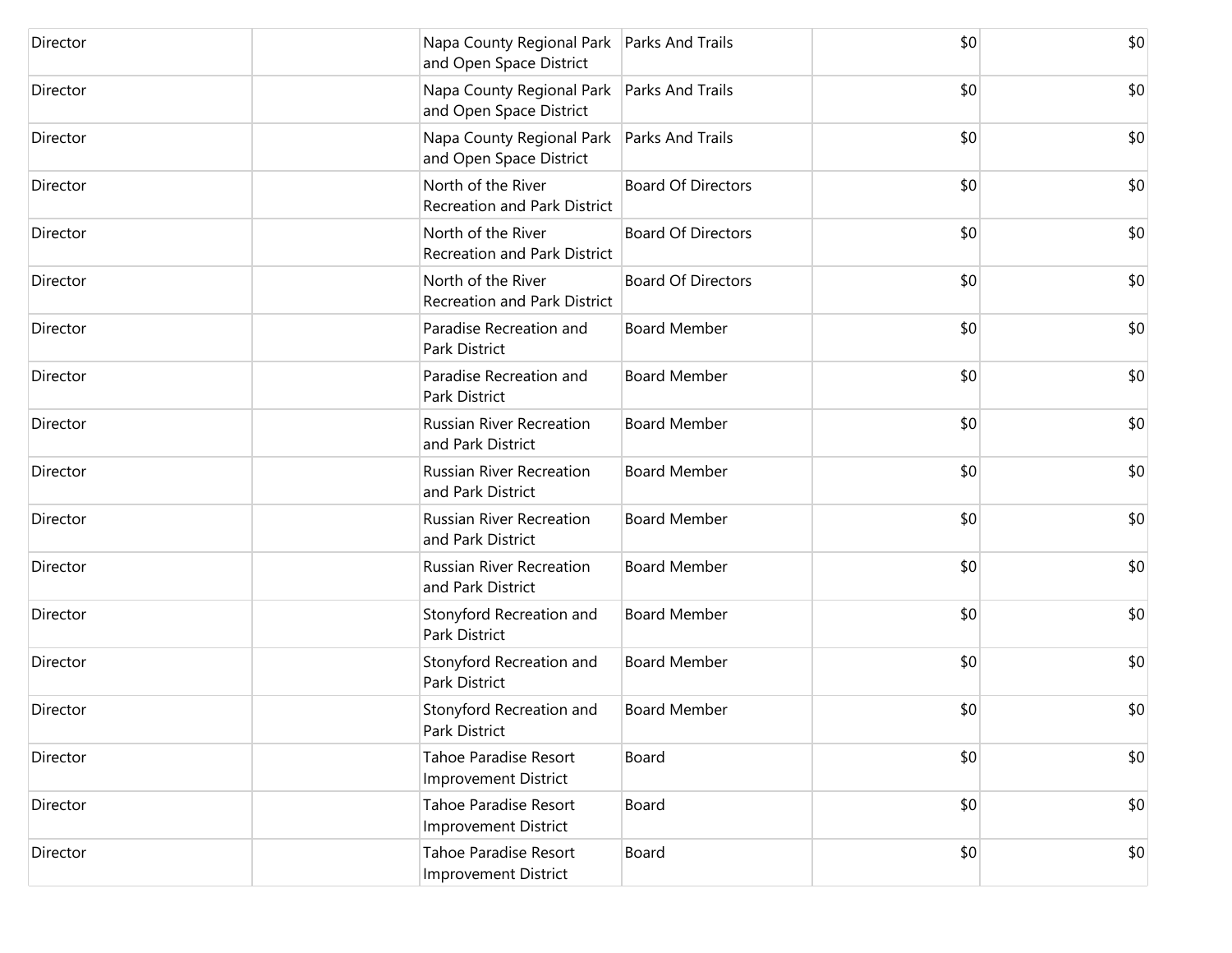| Director                    | <b>Tahoe Paradise Resort</b><br><b>Improvement District</b>         | Board               | \$0 | \$0 |
|-----------------------------|---------------------------------------------------------------------|---------------------|-----|-----|
| Director                    | Tahoe Paradise Resort<br><b>Improvement District</b>                | Board               | \$0 | \$0 |
| Director                    | Valley-Wide Recreation and Board Member<br>Park District            |                     | \$0 | \$0 |
| Director                    | Valley-Wide Recreation and Board Member<br>Park District            |                     | \$0 | \$0 |
| Director (Volunteer)        | Green Valley Recreation and Board Member<br>Park District           |                     | \$0 | \$0 |
| Director (Volunteer)        | Green Valley Recreation and Board Member<br>Park District           |                     | \$0 | \$0 |
| Director (Volunteer)        | Green Valley Recreation and Board Member<br>Park District           |                     | \$0 | \$0 |
| Director (Volunteer)        | Green Valley Recreation and Board Member<br>Park District           |                     | \$0 | \$0 |
| Director (Volunteer)        | Green Valley Recreation and Board Member<br>Park District           |                     | \$0 | \$0 |
| Director of Operations      | Miraleste Recreation and<br>Park District                           | <b>Board Member</b> | \$0 | \$0 |
| <b>Elected Board Member</b> | Rim of the World Recreation Board Of Directors<br>and Park District |                     | \$0 | \$0 |
| <b>Elected Board Member</b> | Rim of the World Recreation Board Of Directors<br>and Park District |                     | \$0 | \$0 |
| Governing Board             | Lake Cuyamaca Recreation<br>and Park District                       | Board               | \$0 | \$0 |
| Governing Board             | Lake Cuyamaca Recreation<br>and Park District                       | Board               | \$0 | \$0 |
| Governing Board             | Lake Cuyamaca Recreation<br>and Park District                       | Board               | \$0 | \$0 |
| Governing Board             | Lake Cuyamaca Recreation<br>and Park District                       | Board               | \$0 | \$0 |
| Governing Board             | Lake Cuyamaca Recreation<br>and Park District                       | Board               | \$0 | \$0 |
| Governing Board             | Lake Cuyamaca Recreation<br>and Park District                       | Board               | \$0 | \$0 |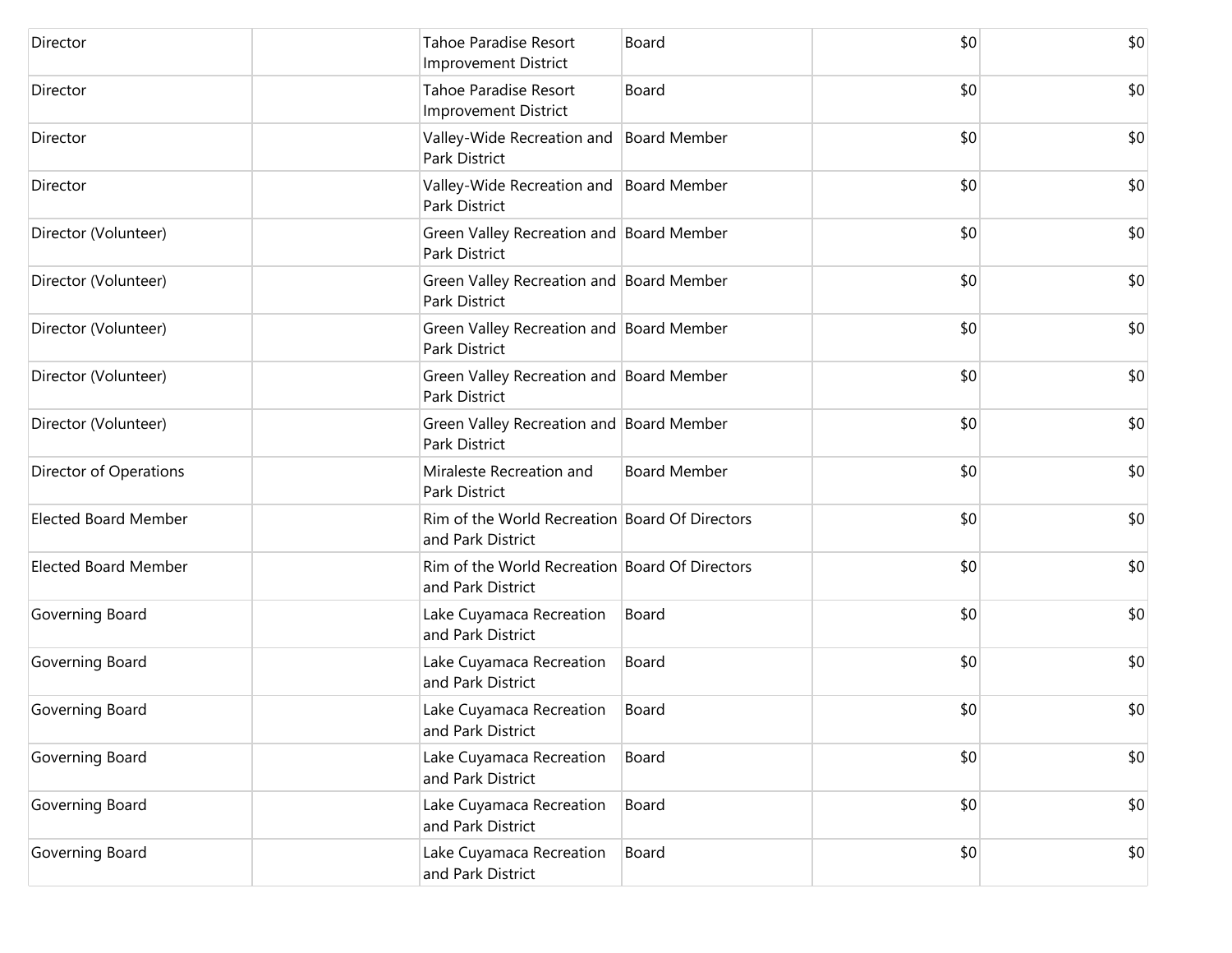| Maintenance Director   | La Selva Beach Recreation<br>District                    | <b>Board Of Directors</b> | \$0 | \$0 |
|------------------------|----------------------------------------------------------|---------------------------|-----|-----|
| Member                 | Almanor Recreation and<br>Park District                  | <b>Board Of Directors</b> | \$0 | \$0 |
| President              | Almanor Recreation and<br>Park District                  | <b>Board Of Directors</b> | \$0 | \$0 |
| President              | Camp Meeker Recreation<br>and Park District              | <b>Board Member</b>       | \$0 | \$0 |
| President              | Napa County Regional Park<br>and Open Space District     | <b>Parks And Trails</b>   | \$0 | \$0 |
| President              | Valley-Wide Recreation and Board Member<br>Park District |                           | \$0 | \$0 |
| <b>Rental Director</b> | La Selva Beach Recreation<br>District                    | <b>Board Of Directors</b> | \$0 | \$0 |
| Secretary              | Arden Manor Recreation<br>and Park District              | <b>Board Member</b>       | \$0 | \$0 |
| Secretary              | <b>Buttonwillow Recreation</b><br>and Park District      | <b>Board Member</b>       | \$0 | \$0 |
| Secretary              | La Selva Beach Recreation<br>District                    | <b>Board Of Directors</b> | \$0 | \$0 |
| Secretary              | Miraleste Recreation and<br>Park District                | <b>Board Member</b>       | \$0 | \$0 |
| Secretary              | Paradise Recreation and<br>Park District                 | <b>Board Member</b>       | \$0 | \$0 |
| Secretary              | Valley-Wide Recreation and Board Member<br>Park District |                           | \$0 | \$0 |
| Secretary-Treasurer    | Camp Meeker Recreation<br>and Park District              | <b>Board Member</b>       | \$0 | \$0 |
| Treasurer              | Almanor Recreation and<br>Park District                  | <b>Board Of Directors</b> | \$0 | \$0 |
| Treasurer              | La Selva Beach Recreation<br>District                    | <b>Board Of Directors</b> | \$0 | \$0 |
| Treasurer              | Miraleste Recreation and<br>Park District                | <b>Board Member</b>       | \$0 | \$0 |
| Vice Chairman          | <b>Buttonwillow Recreation</b><br>and Park District      | <b>Board Member</b>       | \$0 | \$0 |